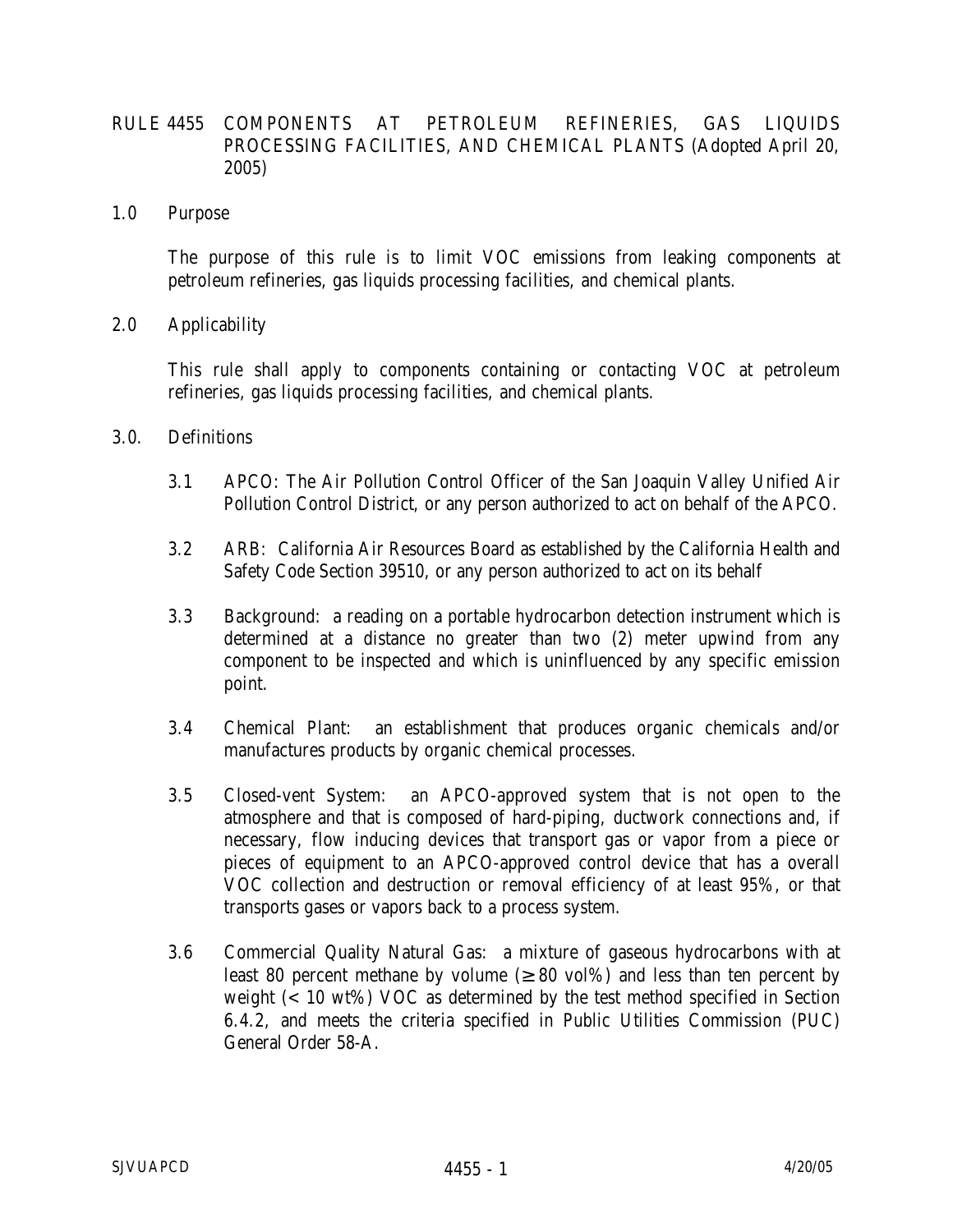- 3.7 Component: includes, but is not limited to, any valve, fitting, threaded connection, pump, compressor, pressure relief device, pipe, flange, process drain, sealing mechanism, hatch, sight-glass, meter or seal fluid system in VOC service.
	- 3.7.1 Major Component: any pump 5 brake horsepower or larger, any compressor, and any pressure relief valve 4 inches in diameter or larger.
	- 3.7.2 Minor Component: any component that is not a major component.
- 3.8 Component Type: includes, but is not limited to, any one (1) of the following groups: valves, fittings, threaded connections, pumps, compressors, pressure relief devices, pipes, flanges, process drains, sealing mechanisms, hatches, sight-glasses, and meters in VOC service.
- 3.9 Compressor: a device used to compress gases or vapors or a combination of gases and vapors by the addition of energy, and includes all associated components used for connecting and sealing purposes. The phrase "all associated components used for connecting and sealing purposes" means the first VOC leak points (first components) on the body of the compressor. For example, a valve that is connected to a threaded hole on body of the compressor, the first VOC leak point is the threaded connection on the body of the compressor, but the valve itself is not a "first VOC leak point". Similarly, a compressor shaft seal is considered as a first "VOC leak point".
- 3.10 Compressor Part: for the purpose of Section 5.3.7, a compressor part refers to the "first VOC leak point" as explained in Section 3.9.
- 3.11 Critical Component: any component that would require the shutdown of a critical process unit if that component was shut down or disabled.
- 3.12 Critical Process Unit: a process unit that must remain in service because of its importance to the overall process that requires it to continue to operate, and has no equivalent equipment to replace it or cannot be bypassed, and it is technically infeasible to repair leaks from that process unit without shutting it down and opening the process unit to the atmosphere.
- 3.13 Critical Process Unit Shutdown: the shutdown of a critical process unit or part of the critical process unit that causes the entire unit to cease operating.
- 3.14 District: San Joaquin Valley Unified Air Pollution Control District.
- 3.15 Essential Component: a component that cannot be taken out of service without reducing, by more than 33 percent, the throughput of the process unit that it serves.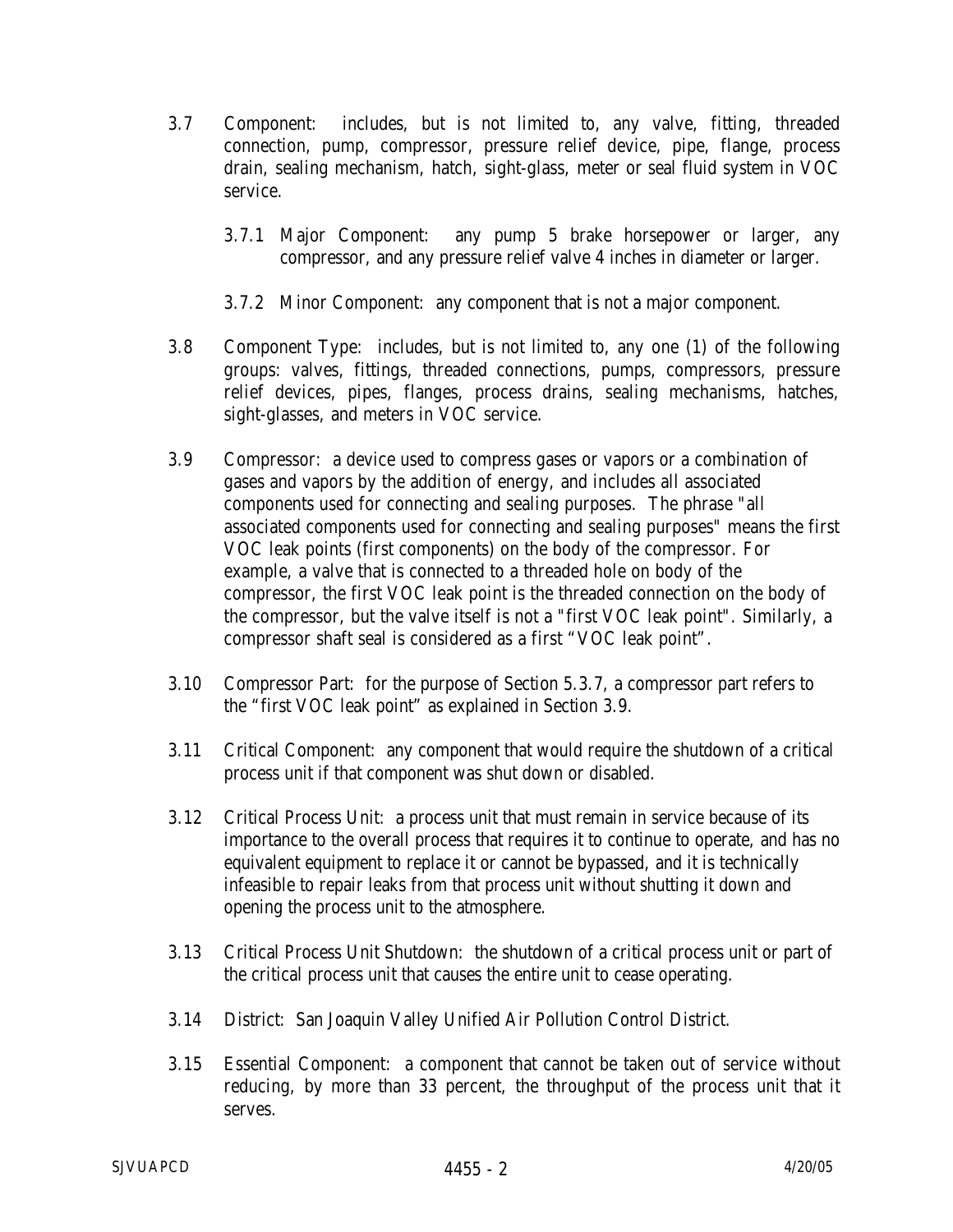- 3.16 Flange: a projecting rim on a pipe used to attach it to another pipe or any other component in a piping system.
- 3.17 Fitting: a component, excluding flanges and threaded connectors, used to attach or connect pipes or piping system. Examples of a "fitting" include, but are not limited to quick-disconnect fitting, push-in-fittings, and cam-locks.
- 3.18 Gas Liquids Processing Facility: a facility that is engaged in the catalytic processing of gas liquids to produce finished products.
- 3.19 Gas/Vapor Service: a component is considered to be in gas/vapor service when the fluid in contact with the component contains VOCs and the fluid is primarily in gaseous state at operating conditions.
- 3.20 Inaccessible Component: a component located over 15 feet above ground when access is required from the ground; or a component located over six (6) feet away from a platform when access is required from the platform; or a component that would require the elevation of monitoring personnel higher than six (6) feet above permanent support surfaces.
- 3.21 Inspection: means checking and/or testing of components in order to detect leaks.
	- 3.21.1 Operator Inspection: inspection of components conducted by the operator pursuant to the inspection and re-inspection schedules specified in this rule for the purpose of demonstrating compliance with this rule.
	- 3.21.2 District Inspection: inspection of components by District personnel or their representative to insure facilities and/or operators are in compliance with District requirements.
- 3.22 Leak: the dripping of VOC-containing liquid or the detection of a concentration of total organic compound, above background, determined according to the test method specified in Section 6.4.1 that exceeds the limits in Table 1, Sections 3.22.1 and Section 3.22.2 of this rule. Any liquid or gas coming from a component undergoing repair or replacement, or during sampling of process fluid from a component into a container is not considered a leak provided such activities are done as expeditiously as possible and with minimal spillage of material and VOC emissions to the atmosphere.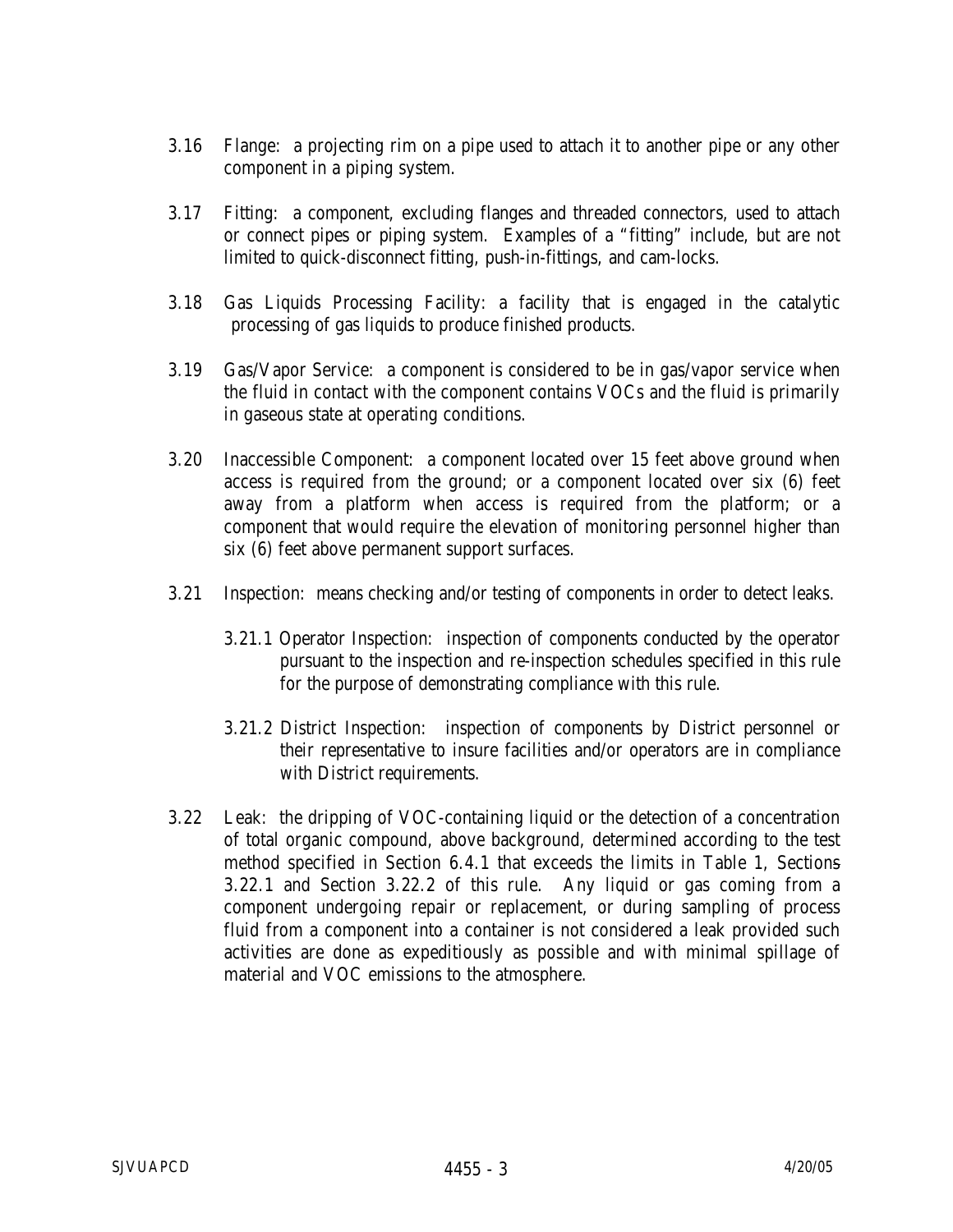| <b>Type of Component</b>     | Major Gas Leak      | <b>Minor Gas Leak</b> |                          |
|------------------------------|---------------------|-----------------------|--------------------------|
|                              |                     | Components in         | Components in            |
|                              |                     | <b>Liquid Service</b> | <b>Gas/Vapor Service</b> |
| <b>Valves</b>                | Greater than 10,000 | 200 to 10,000         | 400 to 10,000            |
| Threaded connections<br>2.   | Greater than 10,000 | 200 to 10,000         | 400 to 10,000            |
| 3.<br>Flanges                | Greater than 10,000 | 200 to 10,000         | 400 to 10,000            |
| 3.<br><b>Pumps</b>           | Greater than 10,000 | 500 to 10,000         | 1,000 to 10,000          |
| 4. Compressors               | Greater than 10,000 | 500 to 10,000         | 1,000 to 10,000          |
| 5. PRD                       | Greater than 10,000 | 100 to 10,000         | 200 to 10,000            |
| 6. Other component types not | Greater than 10,000 | 500 to 10,000         | 1,000 to 10,000          |
| listed in 1 through 6 above  |                     |                       |                          |

Table 1 – Gas Leak Standard in ppmv as Methane

- 3.22.1 Major Liquid Leak: a visible mist or a continuous flow of liquid that is not seal lubricant.
- 3.22.2 Minor Liquid Leak: a liquid leak, except seal lubricant, that is not a major liquid leak and drips liquid at a rate of more than three drops per minute.
- 3.23 Leak Minimization: reducing a leak to the lowest achievable level without damaging the component using best modern practices which include, but are not limited to, adding sealing material to the component, tightening the component, or adjusting the component without shutdown of the process that the component serves and that can be safely accommodated.
- 3.24 Liquid Service: a component is considered to be in liquid service when the fluid in contact with the component contains VOCs and the fluid is primarily liquid at operating conditions.
- 3.25 Open-ended Line or Valve: any line or valve, except PRV, having one side of the line or valve seat in contact with the process fluid and one side open to the atmosphere, either directly or through an open piping.
- 3.26 Portable Hydrocarbon Detection Instrument: a hand-held hydrocarbon analyzer that meets the criteria specified in US EPA Method 21, 40 CFR Part 60. The instrument shall be calibrated with methane.
- 3.27 Pressure Relief Device (PRD): a pressure relief valve or a rupture disc.
- 3.28 Pressure Relief Valve (PRV): an automatic pressure-relieving device associated with a process vessel or piping system that is activated by pressure upstream of the device and relieves to the atmosphere (atmospheric PRV).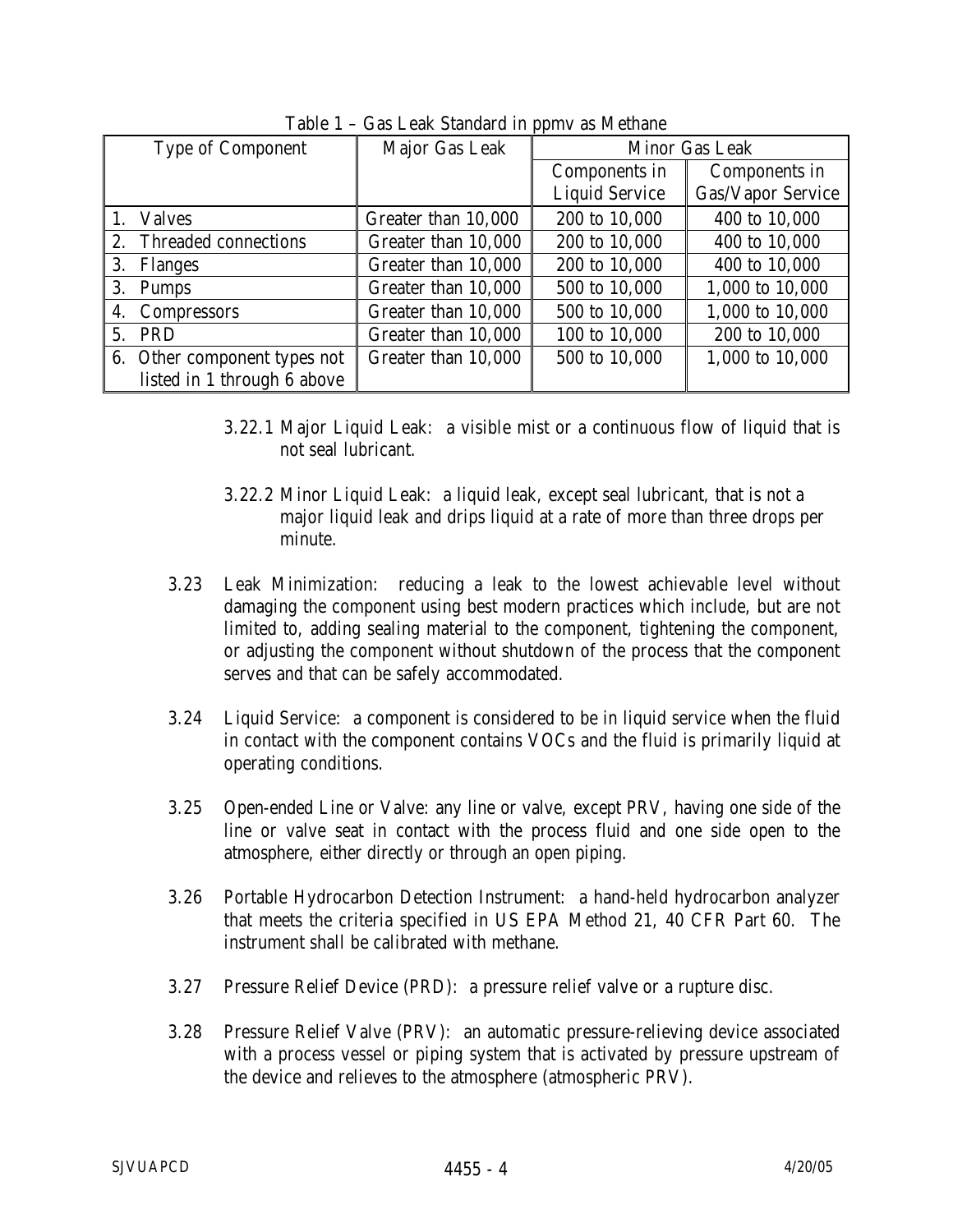- 3.29 Process Drain: any open portion of a non-continuous piping system, including open origination portion(s) of such a system used for collection and transport of liquids discharged from process vessels, spills, or other sources. Drain origination points and drain termination points are not open-ended lines. Process drains are not open-ended lines.
- 3.30 Process Equipment: equipment that is used to produce intermediate or final products from petroleum, unfinished petroleum derivatives, or other intermediates.
- 3.31 Process PRD: a PRD that is vented to the atmosphere and is located on a process equipment other than storage tanks, liquefied petroleum gas storage vessels, or pipelines used to transport materials.
- 3.32 Process System: an APCO-approved system that is not open to the atmosphere and is composed of hard-piping, ductwork connections and, if necessary, flow inducing devices that transport gases or vapors from a piece of equipment to a process stream, fuel gas system, or sales gas system.
- 3.33 Pump: a device used to transport fluids by the addition of energy, and includes all associated components used for connecting or sealing purposes. The phrase "all associated components used for connecting and sealing purposes" means the first VOC leak points (first components) on the body of the pump. For example, a valve that is connected to a threaded hole on body of the pump, the first VOC leak point is the threaded connection on the body of the pump, but the valve itself is not a "first VOC leak point". Similarly, a pump shaft seal is considered as a first "VOC leak point".
- 3.34 Pump Part: for the purpose of Section 5.3.7, a pump part refers to the "first VOC leak point" as explained in Section 3.33.
- 3.35 Refinery: an establishment that processes petroleum as defined in the Standard Industrial Classification Code under 2911 (Petroleum Refining).
- 3.36 Release: a VOC emission to the atmosphere from process PRD caused by an increase in upstream pressure. A leak caused by improper reseating of the PRD is not a release.
- 3.37 Rupture Disk: a rigid diaphragm held between flanges for the purpose of isolating organic compounds from the atmosphere or from a downstream pressure relief valve. Most rupture disks are designed to fail at a certain pressure point.
- 3.38 Tag: a piece of paper, metal, plastic or other suitable material that is attached to a component for the purpose identification or other information.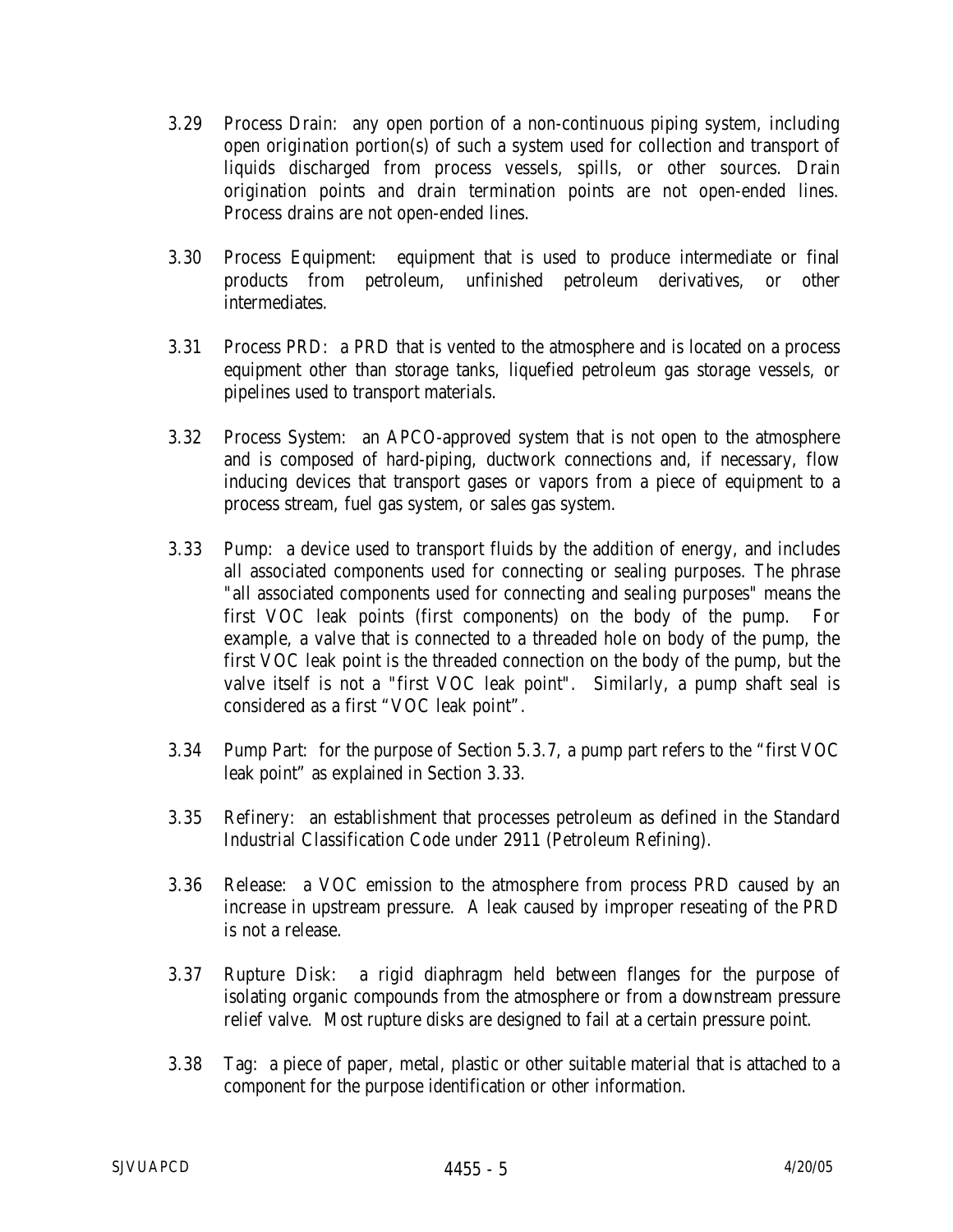- 3.39 Turnaround: scheduled shutdown of a process unit for maintenance and repair work.
- 3.40 Sight glass: a device located on a fluid line or a process vessel that allows an operator to view the product or material inside a fluid line or a process vessel.
- 3.41 Unsafe-to-Monitor Component: a component that is installed at a location that would prevent the safe inspection or repair of a component as defined by OSHA standards or in provisions for worker safety stated in 29 CFR 1910.
- 3.42 US EPA: United States Environmental Protection Agency
- 3.43 Vacuum Service: operating under a negative gauge pressure or below atmospheric pressure.
- 3.44 Valve: a device that regulates the flow of fluid in a piping system by means of an external actuator acting to permit or block passage of fluid.
- 3.45 Volatile Organic Compound (VOC): as defined in Rule 1020 (Definitions).

### 4.0 Exemptions

- 4.1 The requirements of this rule shall not apply to components subject to Rule 4623 (Storage of Organic Liquids); or to components included in the inspection and maintenance (I&M) program implemented pursuant to Section 5.7 of Rule 4623.
- 4.2 Except for complying with the applicable requirements of Sections 6.1 and 7.3, the requirements of this rule shall not apply to components described in Sections 4.2.1 through 4.2.8. An operator claiming an exemption pursuant to Section 4.2 shall provide proof of the applicable criteria to the satisfaction of the APCO.
	- 4.2.1 Pressure relief devices, pumps, and compressors equipped with a closedvent system as defined in Section 3.0.
	- 4.2.2 Components buried below ground.
	- 4.2.3 Components exclusively handling liquid streams which have less than 10 percent by weight ( $< 10 \text{ wt\%}$ ) evaporation at  $150^{\circ}$ C as determined by the test method specified in Section 6.4.3.
	- 4.2.4 Components exclusively handling liquid streams with a VOC content less than ten percent by weight  $(< 10 \text{ wt\%})$ , as determined by the test methods in Section 6.4.2.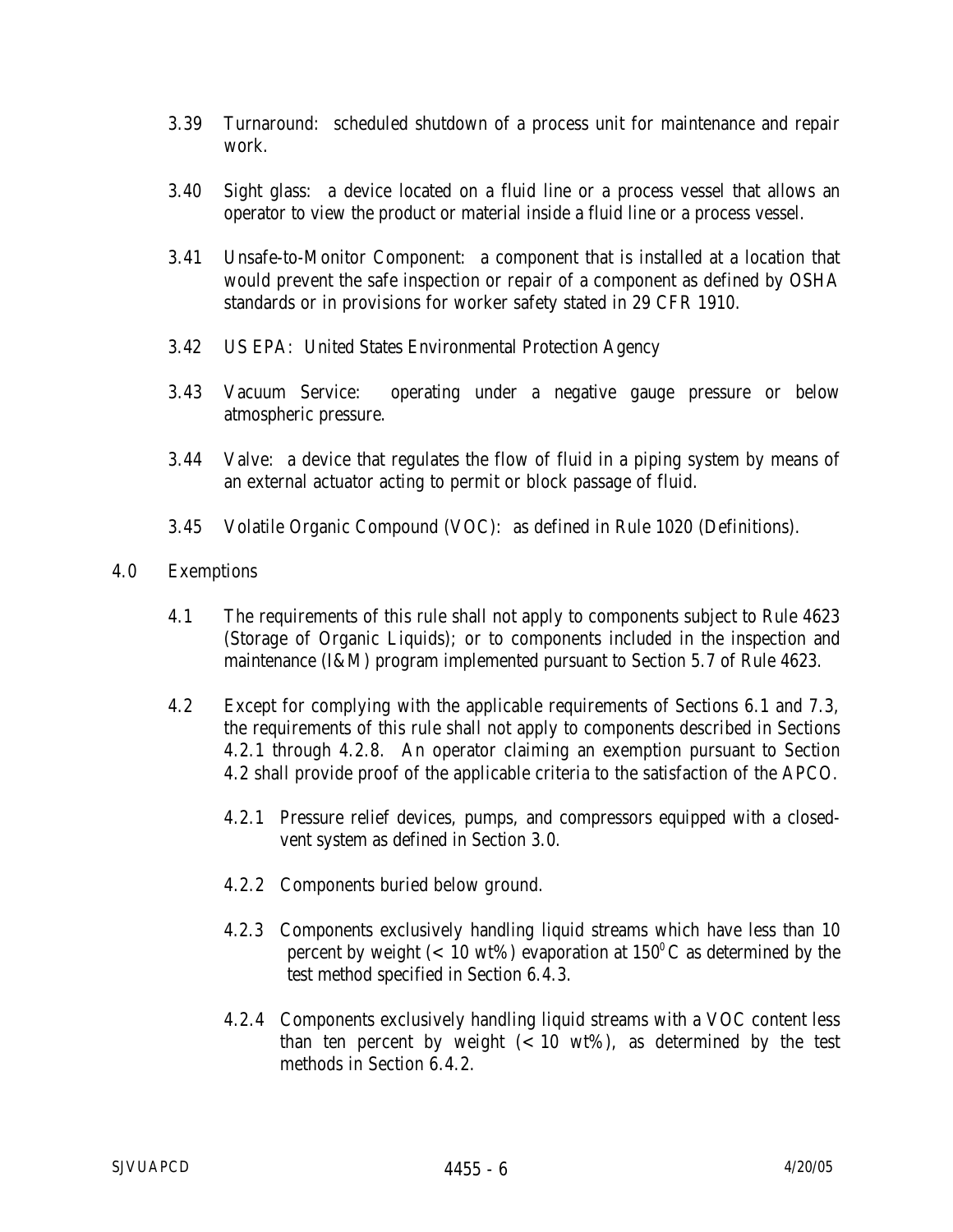- 4.2.5 Components exclusively handling gas/vapor streams with a VOC content of less than one percent by weight  $(<1wt\%)$ , as determined by the test method specified in Section 6.4.2.
- 4.2.6 Components incorporated in lines exclusively in vacuum service.
- 4.2.7 Components exclusively handling commercial natural gas.
- 4.2.8 One-half inch nominal or less stainless steel tube fittings which have been demonstrated to the APCO to be leak-free based on initial inspection using the test method specified in Section 6.4.1.

### 5.0 Requirements

- 5.1 Operating Requirements
	- 5.1.1 The operator shall not use any component that leaks in excess of the applicable leak standards of this rule, or that is found to be in violation of the provisions specified in Section 5.1.3. Components that have been found leaking in excess of the applicable leak standards of this rule may be used provided such leaking components have been identified with a tag for repair, are repaired, or are awaiting re-inspection after being repaired, within the applicable time period specified in this rule.
	- 5.1.2 Each hatch shall be closed at all times except during sampling or adding of process material through the hatch, or during attended repair, replacement, or maintenance operations, provided such activities are done as expeditiously as possible and with minimal spillage of material and VOC emissions to the atmosphere.
	- 5.1.3 Determination of Compliance with the Leak Standards
		- 5.1.3.1 District Inspection

The operator shall be in violation of this rule if any District inspection demonstrates that one or more of the conditions in Sections 5.1.4 exist at the facility.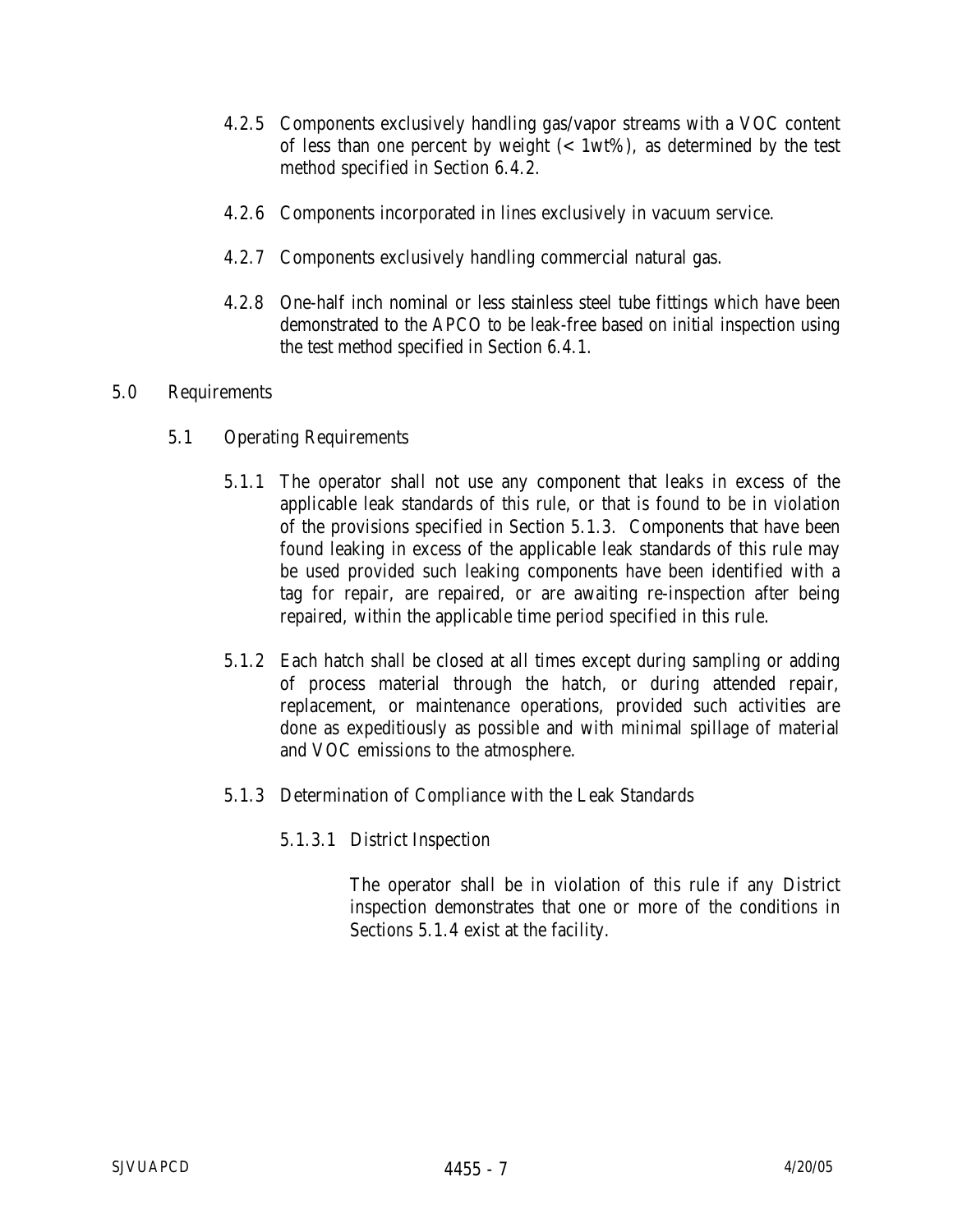#### 5.1.3.2 Operator Inspection

- 5.1.3.2.1 Except for annual operator inspection described in Section 5.1.3.2.3, any operator inspection that demonstrates one or more of the conditions in Section 5.1.4 exist at the facility shall not constitute a violation of this rule if the leaking components are repaired as soon as practicable but not later than the time frame specified in this rule. Such components shall not be counted towards determination of compliance with the provisions of Section 5.1.4.
- 5.1.3.2.2 Leaking components detected during operator inspection pursuant Section 5.1.3.2.1 that are not repaired, replaced, or removed from operation as soon as practicable but not later than the time frame specified in this rule shall be counted toward determination of compliance with the provisions of Section 5.1.4.
- 5.1.3.2.3 Any operator inspection conducted annually for a component type (including operator annual inspections pursuant to Section 5.2.5, 5.2.6, 5.2.7, or 5.2.8) that demonstrates one or more of the conditions in Section 5.1.4 exist at the facility shall constitute a violation of this rule regardless of whether or not the leaking components are repaired, replaced, or removed from operation within the allowable repair time frame specified in this rule.

## 5.1.4 Leak Standards

For the purpose of this rule, a component shall be considered leaking if one or more of the conditions specified in Sections 5.1.4.1 through 5.1.4.4 exist at the facility.

5.1.4.1 An open-ended line or a valve located at the end of the line that is not sealed with a blind flange, plug, cap, or a second closed valve that is not closed at all times, except during attended operations requiring process fluid flow through the open-ended lines. Attended operations include draining or degassing operations, connection of temporary process equipment, sampling of process streams, emergency venting, and other normal operational needs, provided such operations are done as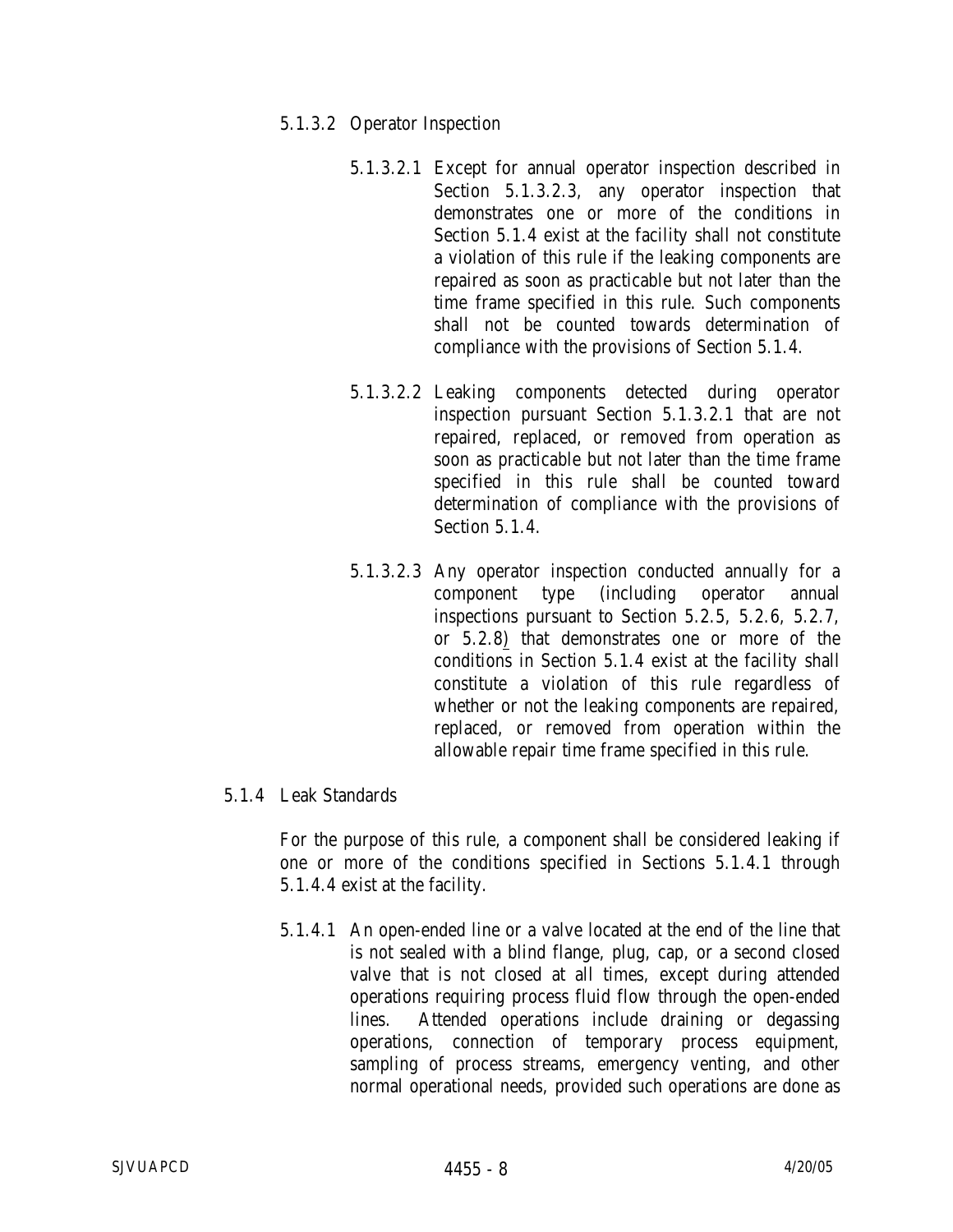expeditiously as possible and with minimal spillage of material and VOC emissions to the atmosphere.

- 5.1.4.2 A component with a major liquid leak.
- 5.1.4.3 A component with a gas leak greater than 50,000 ppmv.
- 5.1.4.4 A component leak described in Sections 5.1.4.4.1 through 5.1.4.4.3 and numbering in excess of the maximum allowable number or percent specified in Table 2.
	- 5.1.4.4.1 A minor liquid leak; or
	- 5.1.4.4.2 A minor gas leak; or
	- 5.1.4.4.3 A gas leak greater than 10,000 ppmv up to 50,000 ppmv.

| $\sim$ $\sim$ $\sim$ $\sim$ $\sim$                                  |  |  |  |  |  |  |
|---------------------------------------------------------------------|--|--|--|--|--|--|
| <b>Per Inspection Period</b>                                        |  |  |  |  |  |  |
| Table 2 – Maximum Allowable Number or Percent of Leaking Components |  |  |  |  |  |  |

| <b>Component Type</b>                  | <b>Maximum Number</b>   | <b>Maximum Percent or</b> |
|----------------------------------------|-------------------------|---------------------------|
|                                        | of Leaks for 200 or     | Number of Leaks for more  |
|                                        | less Components         | than 200 Components       |
|                                        | Inspected               | Inspected*                |
| <b>Valves</b>                          |                         | 0.5% of number inspected  |
| <b>Threaded Connections</b><br>2.      |                         | 0.5% of number inspected  |
| 3.<br><b>Flanges</b>                   |                         | 0.5% of number inspected  |
| <b>Pumps</b>                           | $\overline{2}$          | 1.0% of number inspected  |
| 5. Compressors                         |                         | 1 leak                    |
| <b>PRD</b><br>6.                       |                         | 1 leak                    |
| 7. Other component types not listed in |                         | 1 leak                    |
| items 1 through 6 above                |                         |                           |
| <b>Pipes</b>                           | Maximum Number of Leaks |                           |
|                                        | 2                       |                           |

\*The maximum number of leaks in Table 2 shall be rounded upwards to the nearest integer, where required. The maximum allowable percent of leaks is calculated from the total number of components of a given type inspected during the specified inspection period.

- 5.2 Inspection and Re-Inspection Requirements
	- 5.2.1 The operator shall audio-visually (by hearing and sight) inspect for leaks all accessible operating pumps, compressors, and PRDs in service at least once every 24 hours, except when operators do not report to the facility for that given 24 hours.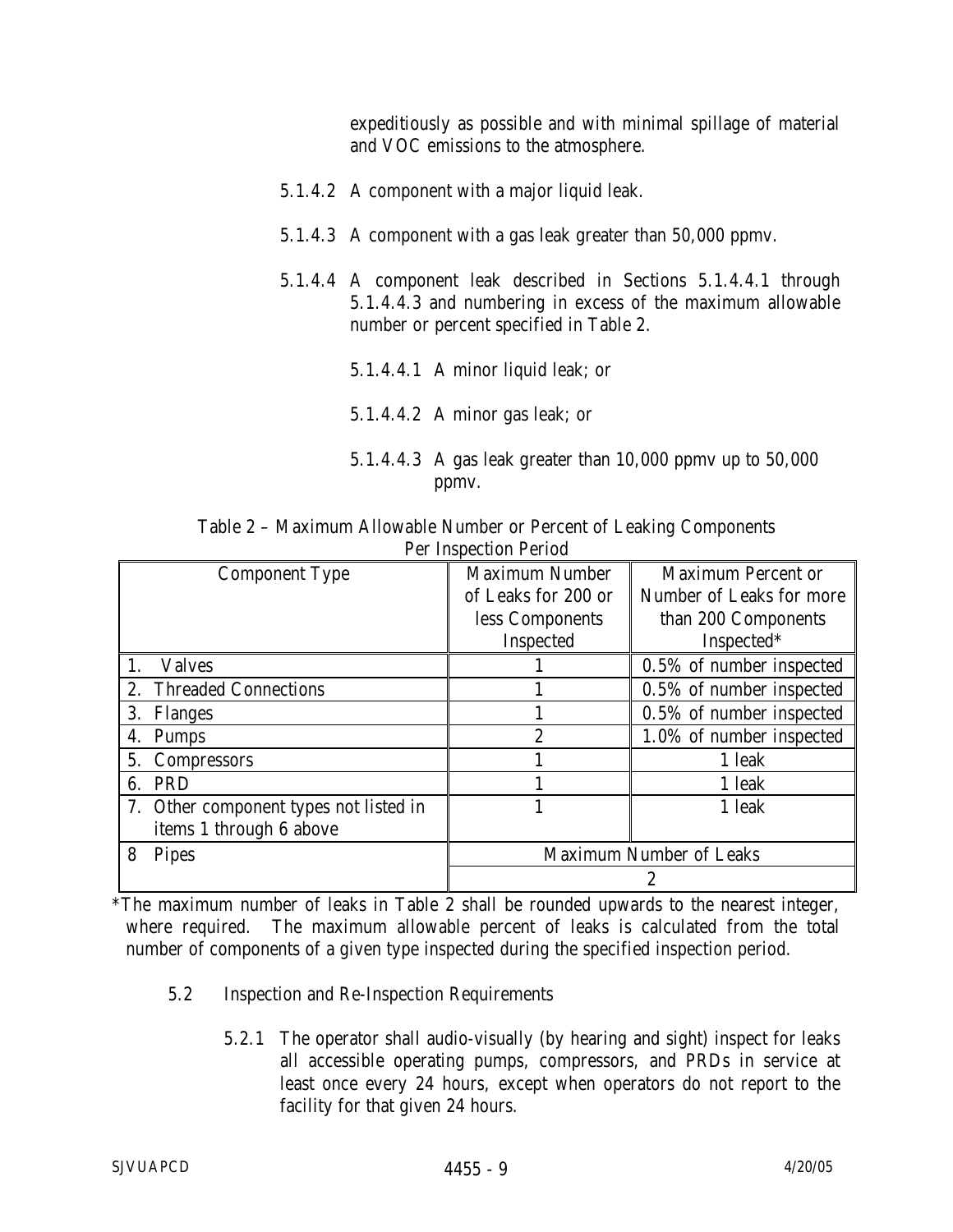- 5.2.2 Any audio-visual inspection of all accessible operating pumps, compressors, and PRDs in service performed by an operator that indicates a leak that cannot be immediately repaired to meet the leak standards of this rule shall be inspected using the test method specified in Section 6.4.1 not later than 24 hours after conducting the audio-visual inspection. If a leak is found, the leak shall be repaired as soon as practicable but not later than the time frame specified in Table 3 of this rule.
- 5.2.3 Notwithstanding the requirement of Sections 5.2.1 and 5.2.2, the operator shall inspect all components at least once every calendar quarter using the test method specified in Section 6.4.1, except for inaccessible components, unsafe-to-monitor components, or pipes. Inaccessible components and unsafe-to-monitor components shall be inspected in accordance with the provisions of Sections 5.2.5 and 5.2.6, respectively. Pipes shall be inspected in accordance with the provisions of Section 5.2.7.
- 5.2.4 The operator shall inspect, immediately after placing into service, all new, replaced, or repaired fittings, flanges, and threaded connections using the test method specified in Section 6.4.1.
- 5.2.5 The operator shall inspect all inaccessible components at least once every 12 months using the test method specified in Section 6.4.1.
- 5.2.6 The operator shall inspect all unsafe-to-monitor components during each turnaround using the test method specified in Section 6.4.1.
- 5.2.7 The operator shall visually inspect all pipes for leaks at least once every 12 months.
	- 5.2.7.1 Any visual inspection of pipes that indicates a leak that cannot be immediately repaired to meet the leak standards of this rule shall be inspected using the test method specified in Section 6.4.1 not later than 24 hours after conducting the audio-visual inspection. If a leak is found, the leak shall be repaired as soon as practicable but not later than the timeframe specified in Table 3 of this rule.
	- 5.2.7.2 The operator may conduct the annual pipe inspection required by Section 5.2.7 in conjunction with the annual pipe inspection required by the Spill Prevention Control and Countermeasure Plan pursuant to 40 Code of Federal Regulation Part 112 (Oil Prevention and Response: Non-Transportation-Related Onshore and Offshore Facilities). Records of annual pipe inspection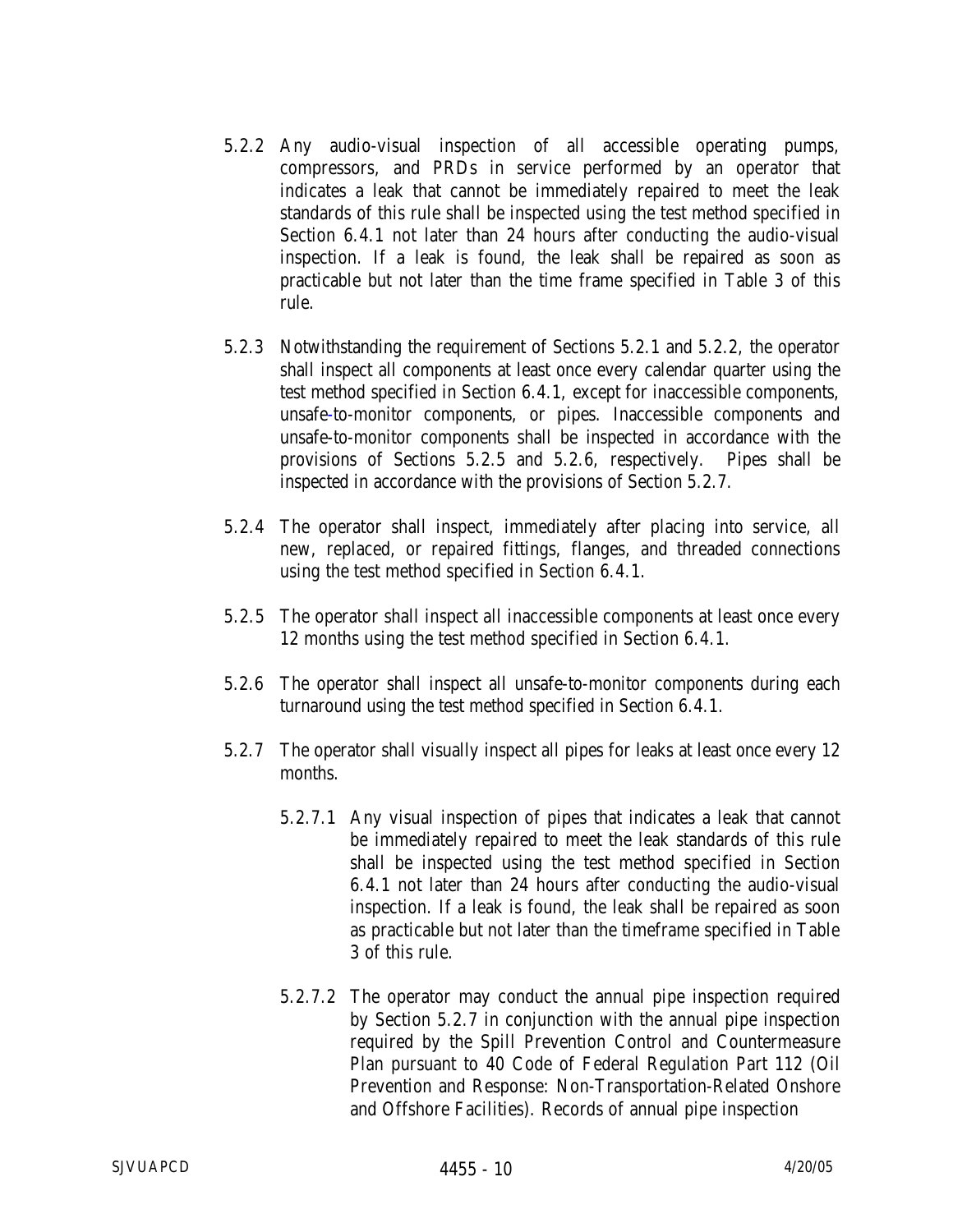required by SPCC may be used to document the inspection required by Section 5.2.7. The operator shall maintain the records of such inspections at the facilities. The records shall be made available to the APCO, ARB, and US EPA upon request.

- 5.2.8 Notwithstanding the requirement of Section 5.2.3, the operator may apply for a written approval from the APCO to change the inspection frequency from quarterly to annually for a component type, or an operator who is already on an annual inspection frequency on or before April 20, 2005 may apply for a written approval from the APCO to continue conducting annual inspections for a component type, provided the operator meets all the criteria specified in Sections 5.2.8.1 through 5.2.8.3. This approval shall apply to accessible component types, specifically designated by the APCO, except pumps, compressors, and PRDs which shall continue to be inspected on a quarterly basis.
	- 5.2.8.1 The operator was not in violation of any provision of Sections 5.1 during five consecutive quarterly inspections for that component type.
	- 5.2.8.2 The operator did not receive a Notice of Violation from the APCO during the previous 12 months for violating any provisions of this rule for that component type.
	- 5.2.8.3 The written request shall include pertinent documentation to demonstrate that the operator has successfully met the requirements of Sections 5.2.8.1 and 5.2.8.2.
- 5.2.9 The annual inspection frequency approved by the APCO pursuant to Section 5.2.8 shall revert to quarterly inspection frequency for a component type if either one of the following occurs:
	- 5.2.9.1 Operator inspection or District inspection demonstrates that a violation of the provisions of Sections 5.1, 5.2, and 5.3 exists for that component type, or
	- 5.2.9.2 The APCO issued a Notice of Violation for violating any of the provisions of this rule during the annual inspection period for that component type.
- 5.2.10 When the inspection frequency changes from annual to quarterly inspections pursuant to Section 5.2.9 above, the operator shall notify the APCO in writing within five (5) calendar days after changing the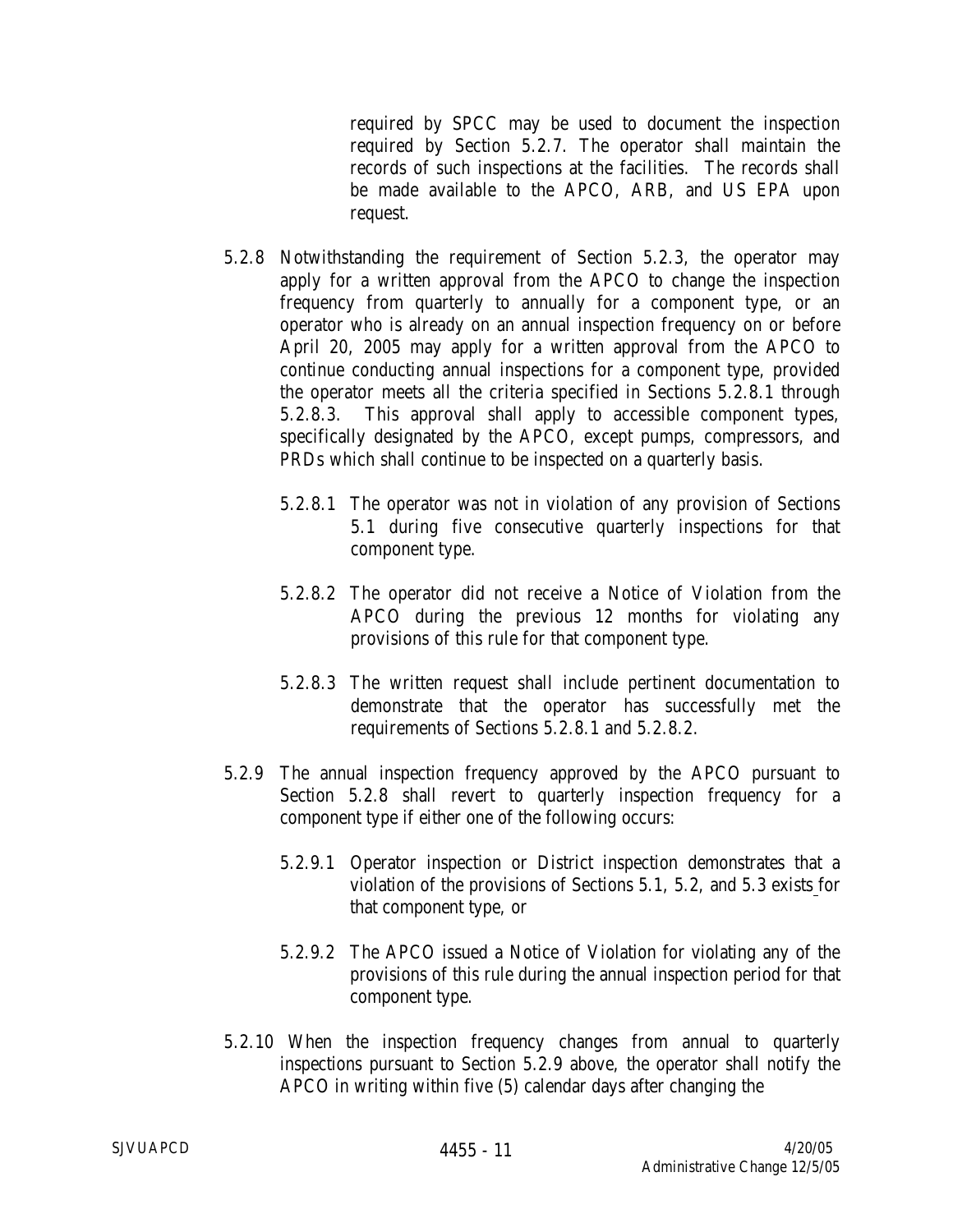inspection frequency. The written notification shall include the reason(s) and date of change to quarterly inspection frequency.

- 5.2.11 The operator shall initially inspect a process PRD that releases to the atmosphere as soon as practicable but not later than 24 hours after the time of the release. The operator shall re-inspect the process PRD using the test method specified in Section 6.4.1 not earlier than 24 hours after the initial inspection but not later than 15 calendar days after the date of the release to insure that the process PRD is operating properly, and is leakfree. If the process PRD is found to be leaking at either inspection, the PRD leak shall be treated as if the leak was found during quarterly operator inspections.
- 5.2.12 Except for process PRD subject to the requirements of Section 5.2.11, a component shall be inspected within 15 calendar days after repairing the leak or replacing the component using the test method specified in Section  $6.4.1.$
- 5.2.13 A District inspection in no way fulfills any of the mandatory inspection requirements that are placed upon operators and cannot be used or counted as an inspection required of an operator. Any attempt by an operator to count such District inspections as part of the mandatory operator's inspections is considered a willful circumvention of the rule and is a violation of this rule.
- 5.3 Maintenance Requirements
	- 5.3.1 Upon detection of a leaking component, the operator shall affix to that component a weatherproof readily visible tag.
	- 5.3.2 The tag shall remain affixed to the component until all the conditions specified in Sections 5.3.2.1 through 5.3.2.3 have been met.
		- 5.3.2.1 The leaking component has been repaired or replaced; and
		- 5.3.2.2 The component has been re-inspected using the test method in Section 6.4.1; and
		- 5.3.2.3 The component is found to be in compliance with the requirements of this rule.
	- 5.3.3 The tag shall include the following information:
		- 5.3.3.1 Date and time of leak detection.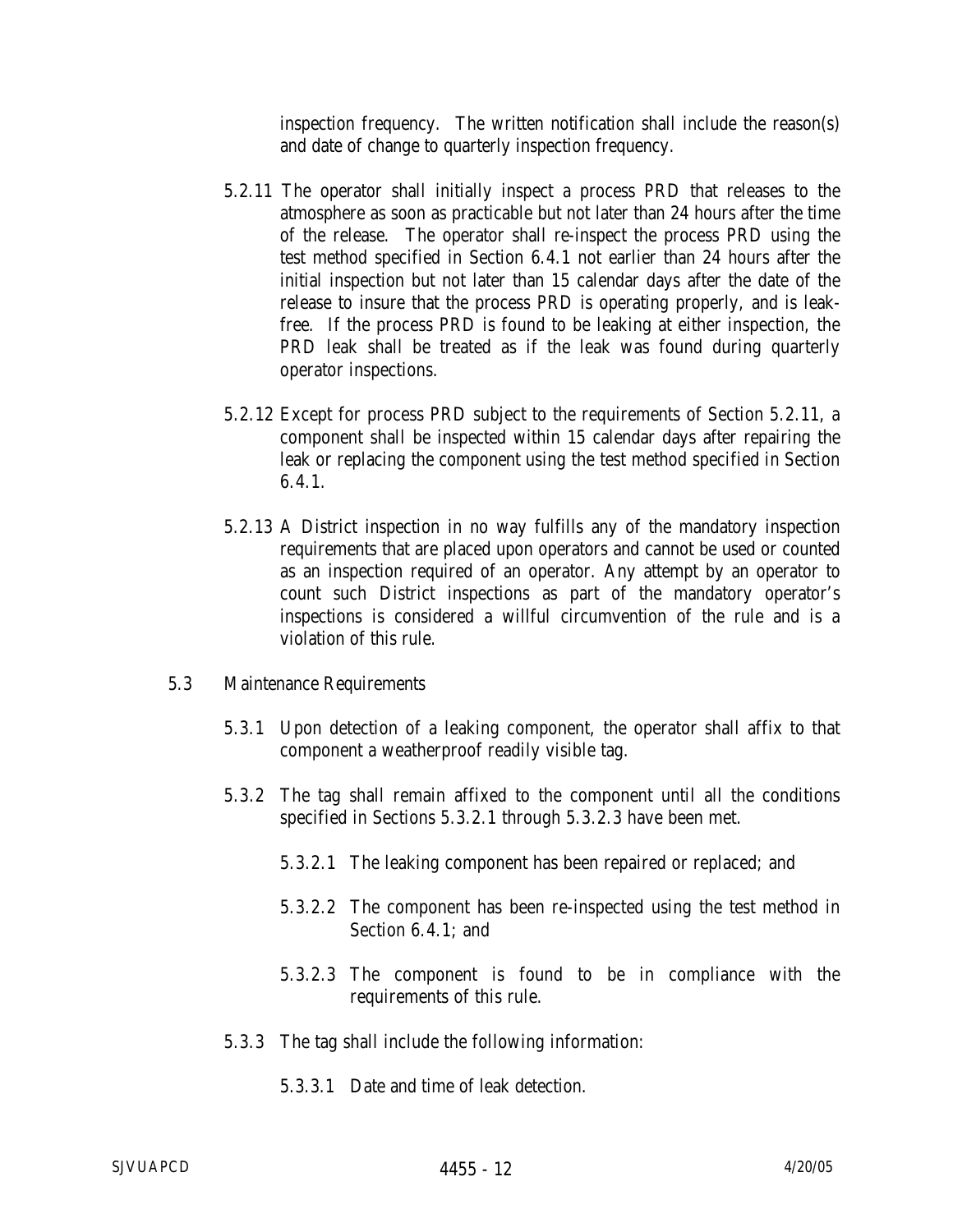- 5.3.3.2 Date and time of leak measurement.
- 5.3.3.3 For gas leaks, indicate the leak concentration in ppmv.
- 5.3.3.4 For liquid leaks, indicate whether it is a major liquid leak or a minor liquid leak.
- 5.3.3.5 For essential components, unsafe–to-monitor components, or critical components, so indicate on the tag.
- 5.3.4 An operator shall minimize all component leaks immediately to the extent possible, but not later than one (1) hour after detection of leaks in order to stop or reduce leakage to the atmosphere.
- 5.3.5 If the leak has been minimized but the leak still exceeds the applicable leak standards of this rule, an operator shall comply with at least one of the requirement of Sections 5.3.5.3, 5.3.5.4, or 5.3.5.5 as soon as practicable but not later than the time period specified in Table 3. For each calendar quarter, the operator may be allowed to extend the repair period as specified in Table 3, for a total number of leaking components, not to exceed 0.05 percent of the number of components inspected, by type, rounded upward to the nearest integer where required.
	- 5.3.5.1 The leak rate measured after leak minimization has been performed shall be the leak rate used to determine the repair period specified in Table 3.
	- 5.3.5.2 The start of the repair period shall be the time of the initial leak detection.
	- 5.3.5.3 Repair or replace the leaking component; or
	- 5.3.5.4 Vent the leaking component to a closed vent system as defined in Section 3.0.
	- 5.3.5.5 Remove the leaking component from operation.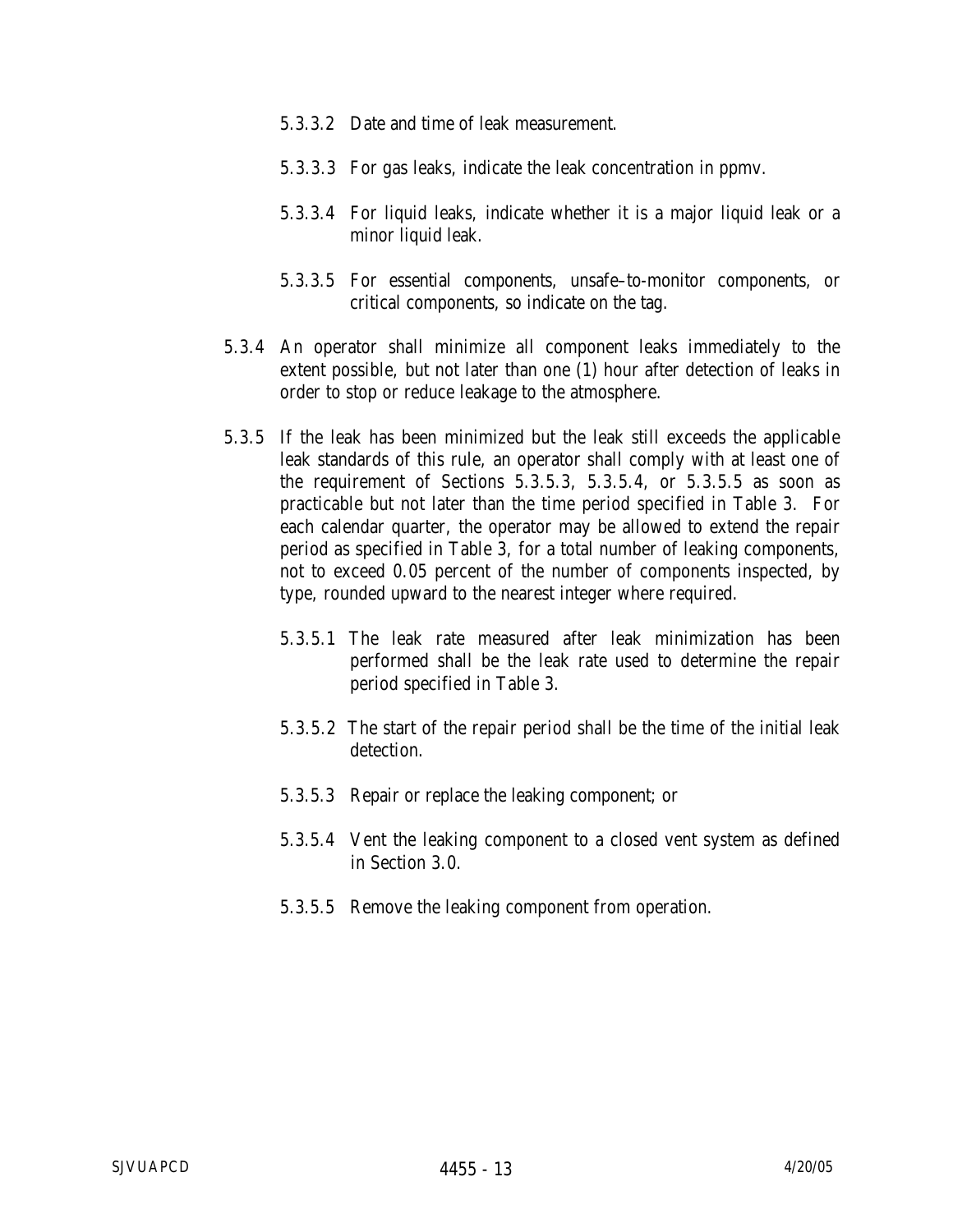| <b>Type of Leak</b>                                  | <b>Repair Period</b><br>in Calendar | <b>Extended</b><br><b>Repair Period</b> |
|------------------------------------------------------|-------------------------------------|-----------------------------------------|
|                                                      | Days                                | in Calendar<br>Days                     |
|                                                      |                                     |                                         |
| <b>Gas Leaks</b>                                     |                                     |                                         |
| Minor Gas Leak (See Table 1)                         | 7                                   | ~                                       |
| Major Gas Leak greater than 10,000 ppmy but equal to | 3                                   | $\overline{c}$                          |
| or less than $50,000$ ppmv                           |                                     |                                         |
| Major Gas Leak greater than 50,000 ppmv              | $\overline{2}$                      | 0                                       |
| <b>Liquid Leaks</b>                                  |                                     |                                         |
| Minor Liquid Leak (See Section 3.22.2)               | 3                                   |                                         |
| Major Liquid Leak (See Section 3.22.1)               | 2                                   |                                         |

Table 3. Repair Period

- 5.3.6 If the leaking component is an essential component or a critical component and which cannot be immediately shut down for repairs, the operator shall:
	- 5.3.6.1 Minimize the leak within one hour after detection of leaks; and
	- 5.3.6.2 If the leak has been minimized, but the leak still exceeds any of the applicable leak standards of this rule, the essential component or critical component shall be repaired or replaced to eliminate the leak during the next process unit turnaround, but in no case later than one year from the date of the original leak detection, whichever comes earlier.
- 5.3.7 For any component that has incurred five repair actions for major gas leaks or major liquid leaks, or any combination of major gas leaks and major liquid leaks within a continuous 12-month period, the operator shall comply with at least one of the requirements specified in Sections 5.3.7.1, 5.3.7.2, 5.3.7.3, or 5.3.7.4 by the applicable deadlines specified in Sections 5.3.7.5 and 5.3.7.6. If the original leaking component is replaced with a new like-in-kind component before incurring five repair actions for major leaks within 12-consecutive months, the repair count shall start over for the new component. An entire compressor or pump need not be replaced provided the compressor part(s) or pump part(s) that have incurred five repair actions as described in Section 5.3.7 are brought into compliance with at least one of the requirements of Sections 5.3.7.1 through 5.3.7.6.
	- 5.3.7.1 Replace or retrofit the component with the control technology specified in Table 4. Notify the APCO in writing prior to replacing or retrofitting the component; or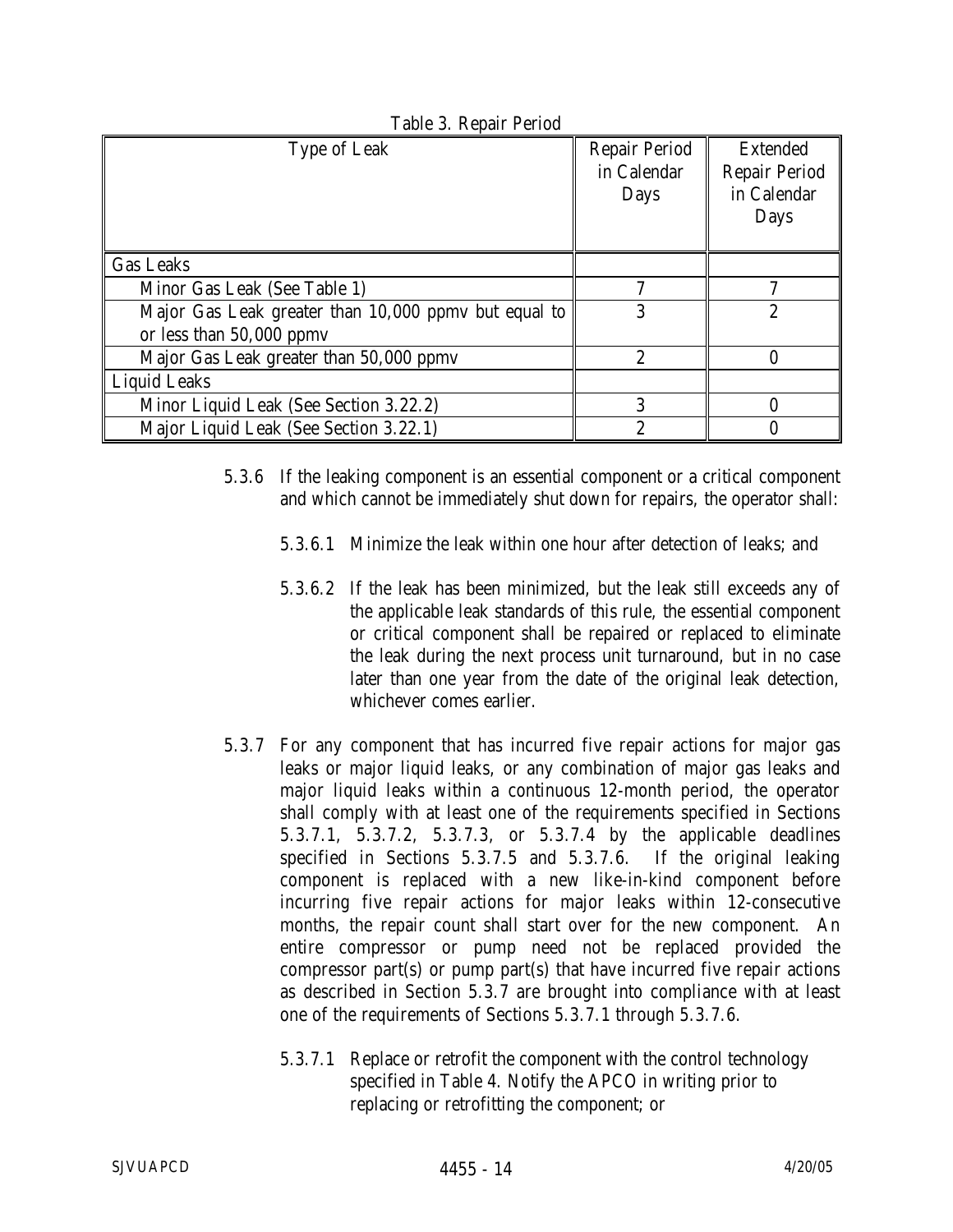| <b>Component Type</b> | <b>Control Technology</b>                                                    |
|-----------------------|------------------------------------------------------------------------------|
| <b>Compressors</b>    | Replace existing seal with dual mechanical seal, oil-film seal, gas seal, or |
|                       | face-type seal.                                                              |
| <b>Pumps</b>          | Replace with seal-less pump or replace with dual mechanical seal.            |
| PRD                   | Replace PRD and install a rupture disc in the line which precedes the PRD    |
|                       | such that the PRD is in series with and follow the rupture disc.             |
| <b>Valves</b>         | Replace with sealed bellows valve, or graphite or teflon chevron seal rings  |
|                       | in a live-loaded packing gland.                                              |
| <b>Threaded</b>       | Weld connections or replace threaded connections with flanges.               |
| Connections           |                                                                              |
| <b>Sampling</b>       | Replace with closed-loop sampling system                                     |
| Connections           |                                                                              |

Table 4 - Component Control Technology Replacement/Retrofit

- 5.3.7.2 Replace the component with Achieved-in-Practice Best Available Control Technology (BACT) equipment, as determined in accordance with Rule 2201 (New and Modified Stationary Source Review Rule), and as approved by the APCO in writing; or
- 5.3.7.3 Vent the component to an APCO approved closed vent system as defined in Section 3.0; or
- 5.3.7.4 Remove the component from operation.
- 5.3.7.5 For any component that is accessible, is not unsafe-to-monitor, is not an essential component, is not a critical component, the operator shall comply with the requirement of Section 5.3.7.1, Section 5.3.7.2, Section 5.3.7.3, or Section 5.3.7.4 as soon as practicable but not later than twelve (12) months after the date of detection of the fifth major leak within a continuous 12 month period as indicated in Section 5.3.7.
- 5.3.7.6 For any inaccessible component, unsafe-to-monitor component, essential component, or critical component, the operator shall comply with the requirement of Section 5.3.7.1, Section 5.3.7.2, Section 5.3.7.3, or Section 5.3.7.4 as soon as practicable but not later than the next turnaround or not later than two (2) years after the date of detection of the fifth major leak within a continuous 12-month period as indicated in Section 5.3.7, whichever comes earlier.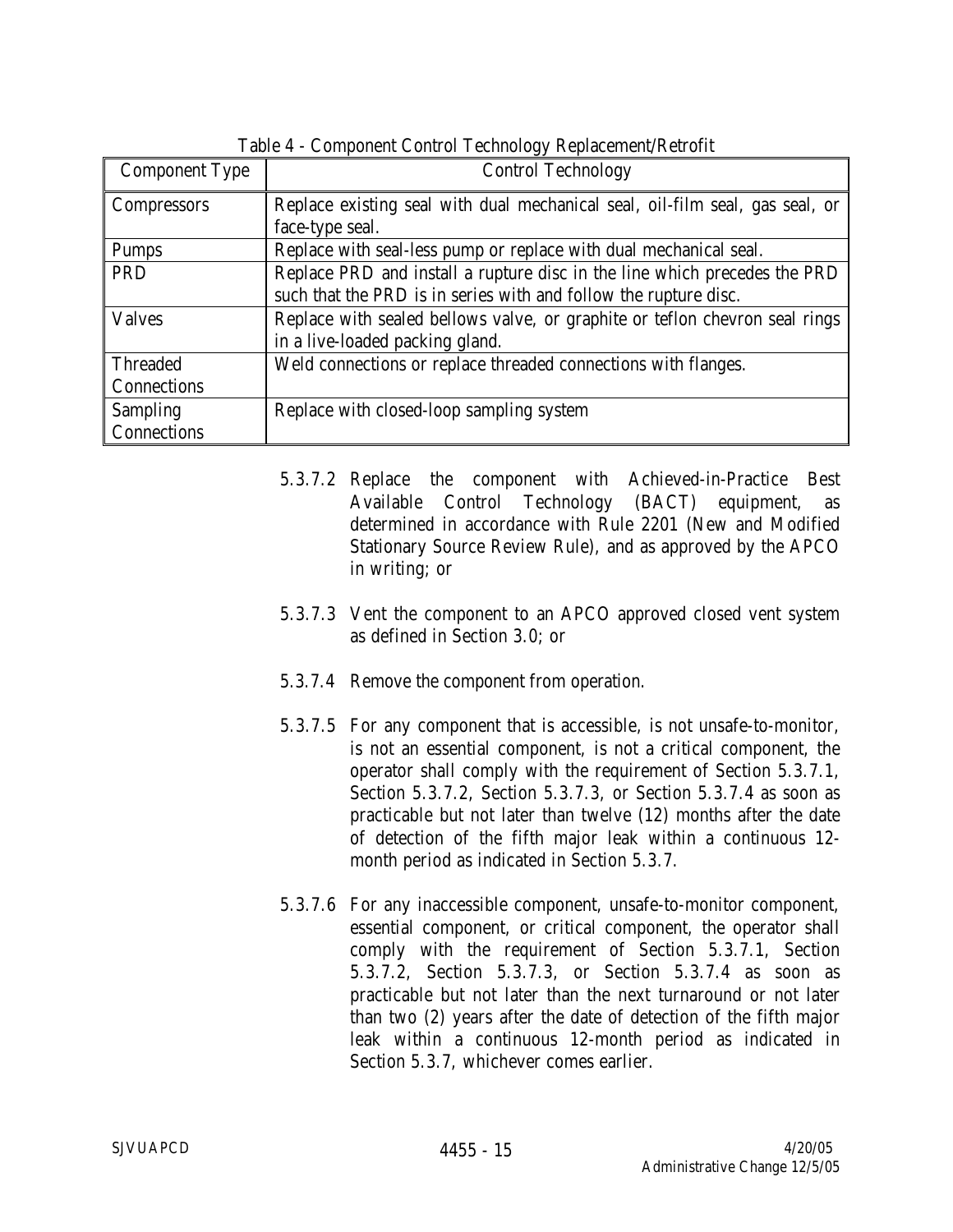## 5.4 Process PRD Requirements

- 5.4.1 The operator shall monitor process PRD by using electronic process control instrumentation that allows for real time continuous parameter monitoring or by using telltale indicators for the process PRD where parameter monitoring is not feasible.
- 5.4.2 By October 20, 2005, the operator shall submit to the APCO a compliance plan, as part of the Operator Management Plan required by Section 6.1, containing the inventory of process PRD by size, set pressure and location, and the type of monitoring system to be used in order to comply with the requirement of Section 5.4.1. If applicable, the operator shall indicate the process parameter selected for continuous monitoring and the justification for such selection.
- 5.4.3 The operator shall comply with the process PRD release notification and recordkeeping requirements specified in Section 6.3.
- 5.4.4 After a release from process PRD in excess of 500 pounds of VOC in a continuous 24-hour period, the operator shall immediately conduct a failure analysis and implement corrective actions as soon as practicable but not later than 30 days to prevent the reoccurrence of similar release. For refineries processing greater than 20,000 barrels of crude oil per day, any subsequent release in excess of 500 pounds of VOC within a continuous 24-hour period shall be subject to the requirements of Section 5.4.5.
- 5.4.5 The operator of a refinery processing greater than 20,000 barrels of crude oil per day shall connect all process PRD serving that process equipment to an APCO-approved closed vent system as defined in Section 3.0 if any of the conditions specified in Sections 5.4.5.1 and 5.4.5.2 occurs. Process PRD subject to the provisions of Section 5.4.5 shall be connected to an APCO-approved closed vent system as soon as practicable, but no later than the first turnaround after the requirement to connect becomes effective.
	- 5.4.5.1 A second release from any process PRD serving the same piece or pieces of equipment and each release is in excess of 500 pounds of VOC in a continuous 24-hour period and provided the second release occurs within any five year period of the first release.
	- 5.4.5.2 Any release in excess of 2,000 pounds of VOC in a continuous 24-hour period, from any process PRD serving the same piece or pieces of process equipment.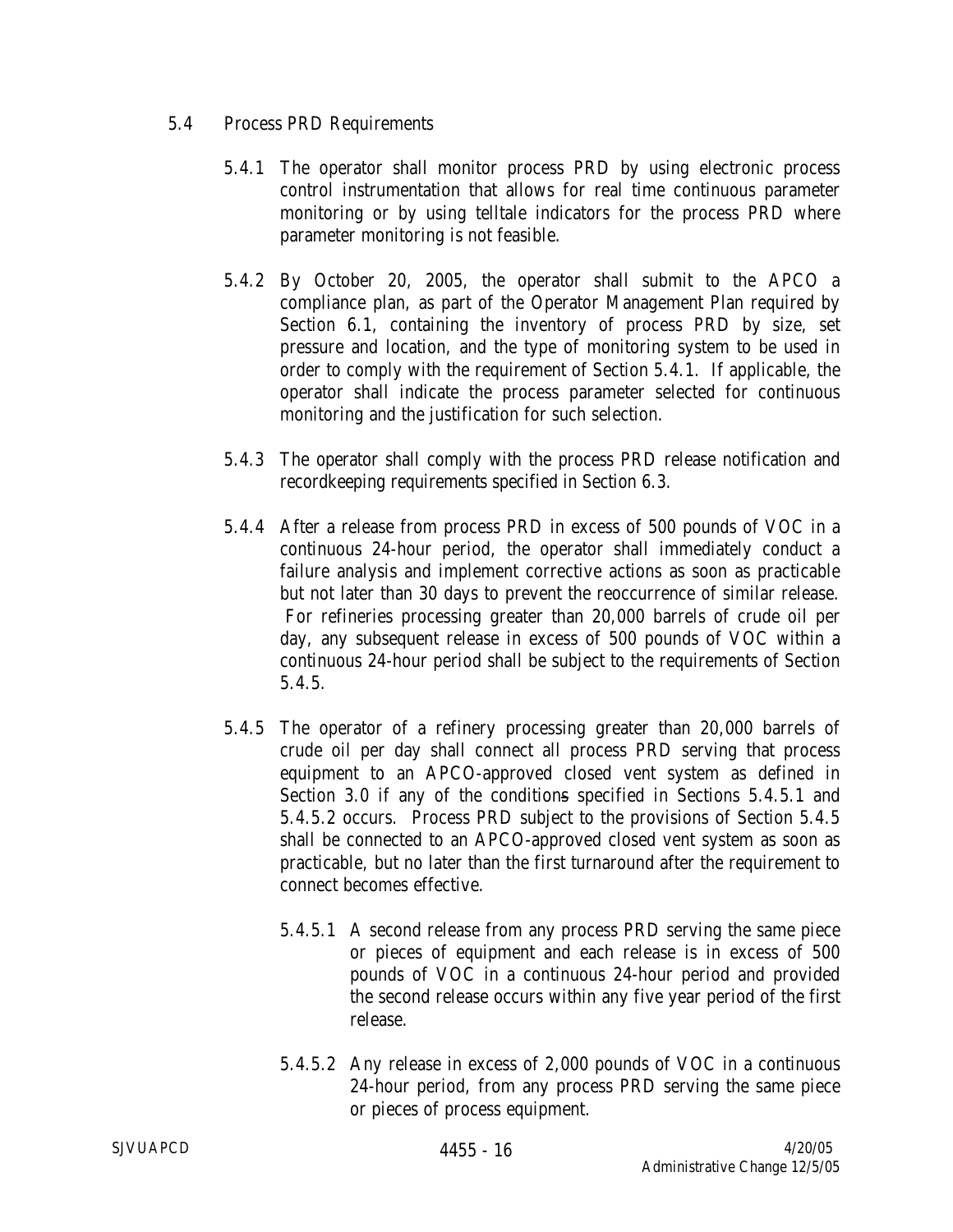## 5.5 Component Identification Requirements

- 5.5.1 All major components and critical components shall be physically identified clearly and visibly for inspection, repair, and recordkeeping purposes. The physical identification shall consist of labels, tags, manufacturer's nameplate identifier, serial number, or model number, or other system approved by the APCO that enables an operator or District personnel to locate each individual component. The operator shall replace tags or labels that become missing or unreadable as soon as practicable but not later than 24 hours after discovery.
- 5.5.2 The operator shall comply with the requirements of Sections 6.1.4 if there is any change in the description of major components or critical components.
- 6.0 Administrative and Recordkeeping Requirements
	- 6.1 Operator Management Plan
		- 6.1.1 By October 20, 2005, an operator whose existing components are either subject to the rule or whose existing components are exempt pursuant to Section 4.2 on or before April 20, 2005 shall submit an Operator Management Plan for approval by the APCO.
		- 6.1.2 The operator shall keep a copy of the APCO-approved Operator Management Plan at the facility and make it available to the APCO, ARB and US EPA upon request.
		- 6.1.3 The operator shall describe in the Operator Management Plan all components subject to this rule and all components that are exempt pursuant to Section 4.0 of this rule or part of this rule. The Plan shall contain a description of the procedures that the operator will use to comply with the requirements of this rule. The Plan shall include, at a minimum all of the following information:
			- 6.1.3.1 Identification and description of any known hazard that might affect the safety of an inspector.
			- 6.1.3.2 Diagrams, charts, spreadsheets, or other methods approved by the APCO which describe the following information: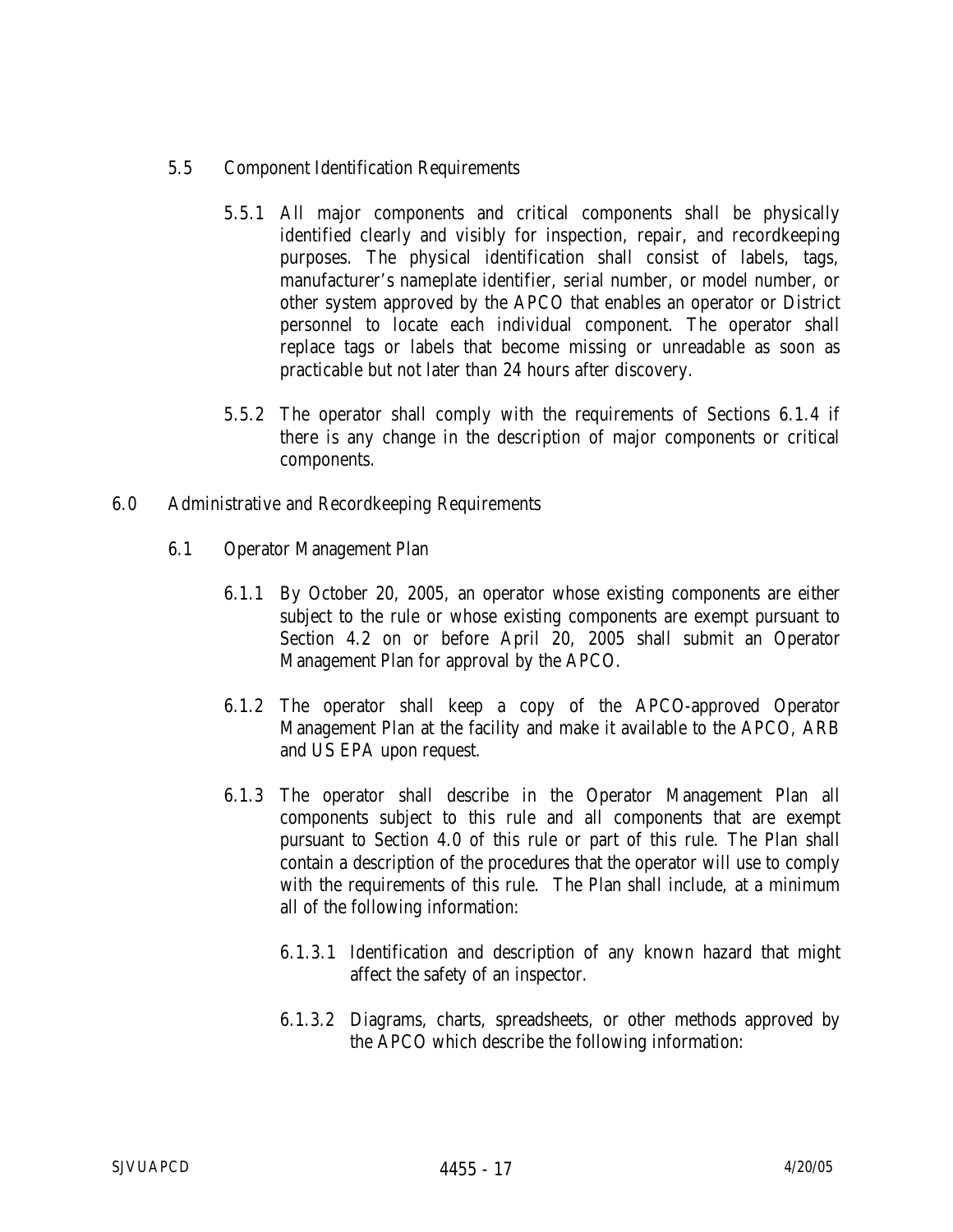- 6.1.3.2.1 Except for pipes, the number of components that are subject to this rule by component type and type of service (i.e., liquid service or gas/vapor service).
- 6.1.3.2.2 Except for pipes, the number and types of major components, inaccessible components, unsafe-tomonitor components, critical components, and essential components, that are subject to this rule, including the reason(s) for such designation.
- 6.1.3.2.3 Except for pipes, the location of components that are subject to this rule (components may be grouped together functionally by process unit or facility description).
- 6.1.3.2.4 Except for pipes components exempt pursuant to Section 4.2 (except for components buried below ground) may be described in the Operator Management Plan by grouping them functionally by process unit or facility description. The results of any laboratory testing or other pertinent information to demonstrate compliance with the exemption criteria for components for which an exemption is being claimed pursuant to Sections 4.2 shall be submitted with the Operator Management Plan.
- 6.1.3.4 Detailed schedule of inspection to be conducted as required by this rule.
- 6.1.3.5 Include the compliance plan for process PRD as required by Section 5.4.2 of this rule.
- 6.1.3.6 Specify whether a qualified contractor or in-house team will perform the inspections.
- 6.1.3.7 Establish an employee training program for inspecting, repairing, and recordkeeping procedures, as necessary.
	- 6.1.3.7.1 Specify the training standards for personnel performing inspections and repairs.
	- 6.1.3.7.2 Document the leak detection training using the test method in Section 6.4.1 for new operators, and for experienced operators, as necessary.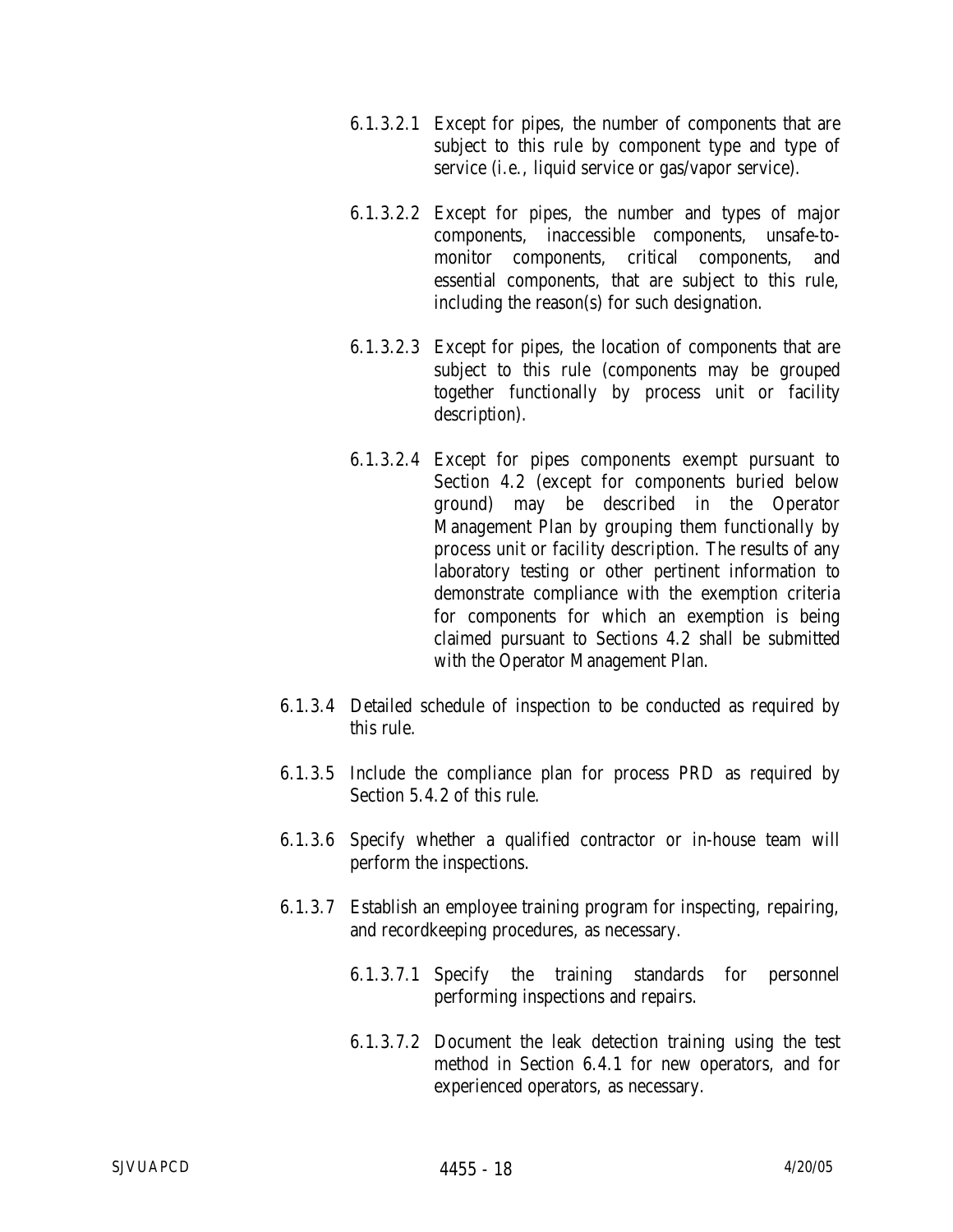- 6.1.3.7.3 The operator shall maintain copies of the training records at the facility. Copies of the training records shall be made available to the APCO, ARB, and US EPA upon request.
- 6.1.4 By January 30 of each year, the operator shall submit to the APCO for approval, in writing, an annual report indicating any changes to an existing Operator Management Plan.
- 6.1.5 The APCO shall provide written notice to the operator of the approval or incompleteness of a new or revised Operator Management Plan within 60 days of receiving such Plan. If the APCO fails to respond in writing within 60 days after the date of receiving the Plan, it shall be deemed approved. No provision of the Plan, approved or not, shall conflict with or take precedence over any provision of this rule.

### 6.2 Inspection Log

- 6.2.1 An operator at each facility shall maintain an inspection log containing, at a minimum, the following information:
	- 6.2.1.1 Total number of components inspected, and total number and percentage of leaking components found by component types.
	- 6.2.1.2 Location, type, name or description of each leaking component, and description of any unit where the leaking component is found.
	- 6.2.1.3 Date of leak detection and method of leak detection.
	- 6.2.1.4 For gaseous leaks, record the leak concentration in ppmv, and for liquid leaks record whether the leak is a major liquid leak or a minor liquid leak.
	- 6.2.1.5 Date of repair, replacement, or removal from operation of leaking components.
	- 6.2.1.6 Identification and location of essential component and critical components found leaking that cannot be repaired until the next process unit turnaround or not later one year after leak detection, whichever comes earlier.
	- 6.2.1.7 Methods used to minimize the leak from essential components and critical components that cannot be repaired until the next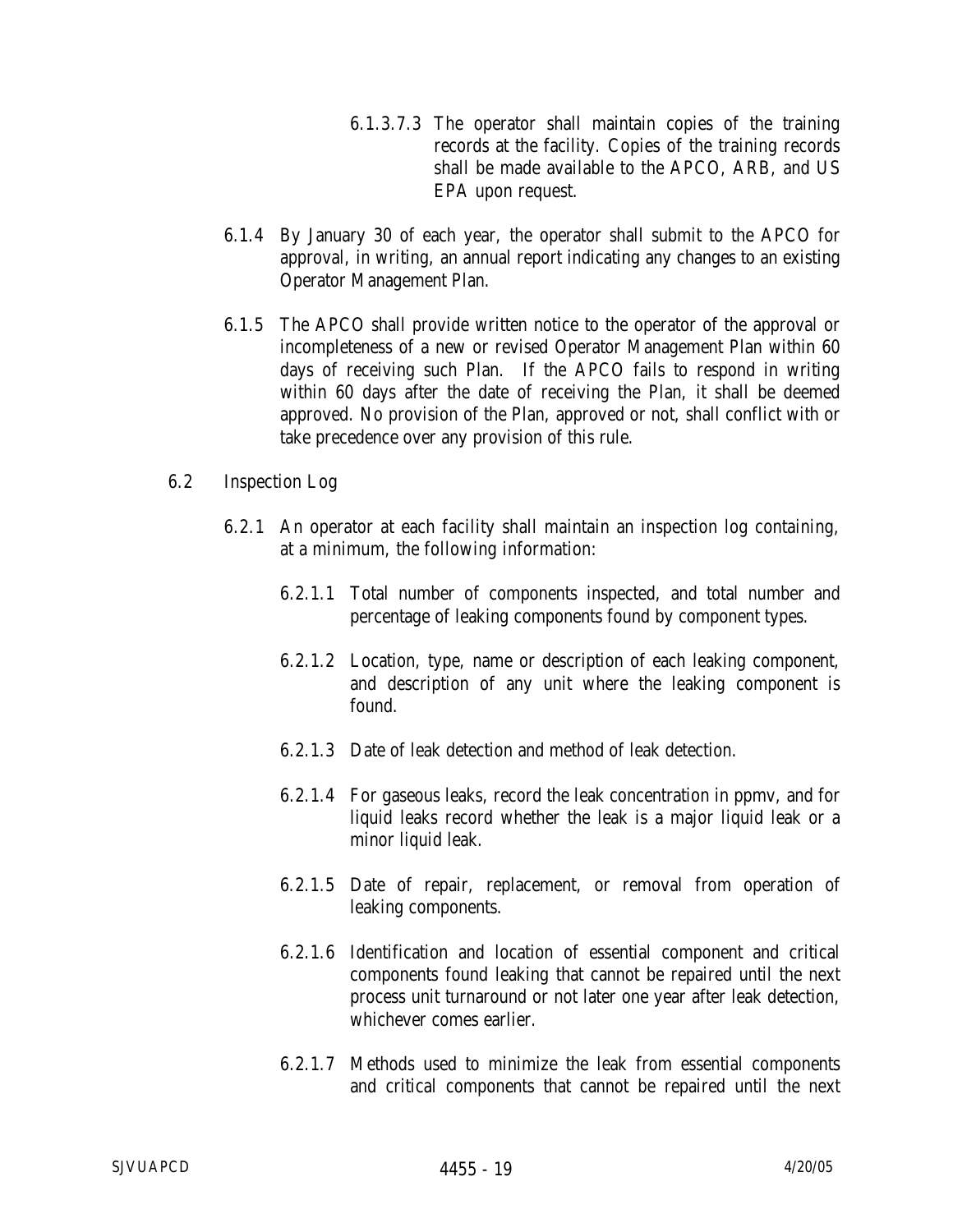process unit turnaround or not later one year after leak detection, whichever comes earlier.

- 6.2.1.8 After the component is repaired or is replaced, the date of reinspection and the leak concentration in ppmv.
- 6.2.1.9 Inspector's name, business mailing address, and business telephone number.
- 6.2.1.10 The facility operator responsible for the inspection and repair program shall sign and date the inspection log certifying the accuracy of the information recorded in the log.
- 6.2.2 Records of leaks detected by quarterly or annual operator inspection, and each subsequent repair and re-inspection, shall be submitted to the APCO, ARB, or US EPA upon request.
- 6.2.3 Records of each calibration of the portable hydrocarbon detection instrument utilized for inspecting components, including a copy of current calibration gas certification from the vendor of said calibration gas cylinder, the date of calibration, concentration of calibration gas, analyzer reading of calibration gas before adjustment, instrument reading of calibration gas after adjustment, calibration gas expiration date, and calibration gas cylinder pressure at the time of calibration.
- 6.2.4 Copies of all records required by Section 6.2 of this rule shall be retained for a minimum of five (5) years after the date of an entry. Such records shall be made available to the APCO, ARB, or US EPA upon request.
- 6.3 Process PRD Release Notification
	- 6.3.1 The operator shall notify the APCO, by telephone or other methods approved by the APCO, of any process PRD release described in Sections 5.4.4 and 5.4.5, and any release in excess of the reportable quantity limits as stipulated in 40 CFR, Part 117, Part 302 and Part 355, including any release in excess of 100 pounds of VOC, within one hour of such occurrence or within one hour of the time said person knew or reasonably should have known of its occurrence.
	- 6.3.2 The operator shall submit a written report to the APCO within thirty (30) calendar days of following notification of process PRD release subject to 6.3.1. The written report shall include all of the following information:
		- 6.3.2.1 Process PRD type, size, and location.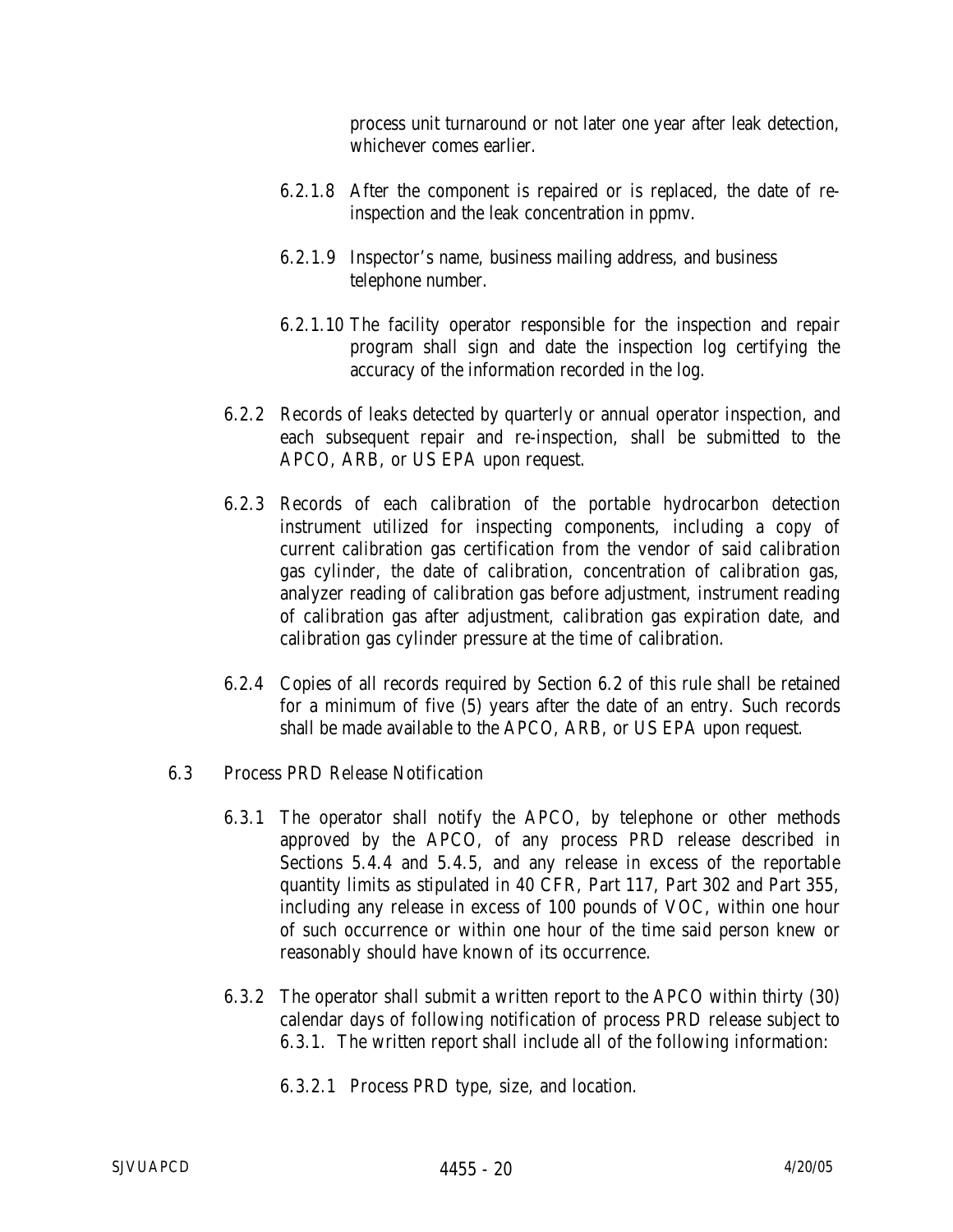- 6.3.2.2 Date, time and duration of the process PRD release.
- 6.3.2.3 Types of VOC released and individual amounts, in pounds, including supporting calculations.
- 6.3.2.4 Cause of the process PRD release.
- 6.3.2.5 Corrective actions taken to prevent a subsequent process PRD release.
- 6.3.3 The operator shall keep records of the process (s) parameters monitored pursuant to Section 5.4.1 for a period of five (5) years, and make the records available to the APCO, ARB, and US EPA upon request.
- 6.4 Test Methods

Equivalent test methods other than specified in Sections 6.4.1 through 6.4.5 may be used provided such test methods have received prior approval from the US EPA, ARB, and APCO.

- 6.4.1 Measurements of gaseous leak concentrations shall be conducted according to US EPA Method 21 using an appropriate portable hydrocarbon detection instrument calibrated with methane. The instrument shall be calibrated in accordance with the procedures specified in US EPA Method 21 or the manufacturer's instruction, as appropriate, not more than 30 days prior to its use. The operator shall record the calibration date of the instrument.
- 6.4.2 The VOC content shall be determined using American Society of Testing and Materials (ASTM) D 1945 for gases and South Coast Air Quality Management District (SCAQMD) Method 304-91 for liquids.
- 6.4.3 The percent by volume liquid evaporated at  $150^{\circ}$ C shall be determined using ASTM D 86-82.
- 6.4.4 The control efficiency of any VOC control device, measured and calculated as carbon, shall be determined by US EPA Method 25, except when the outlet concentration must be below 50 ppm in order to meet the standard, in which case Method 25a may be used. US EPA Method 18 may be used in lieu of US EPA Method 25 or US EPA Method 25a provided the identity and approximate concentrations of the analytes/compounds in the sample gas stream are known before analysis with the gas chromatograph and the gas chromatograph is calibrated for each of those known analyte/compound to ensure that the VOC concentrations are neither under- or over-reported.